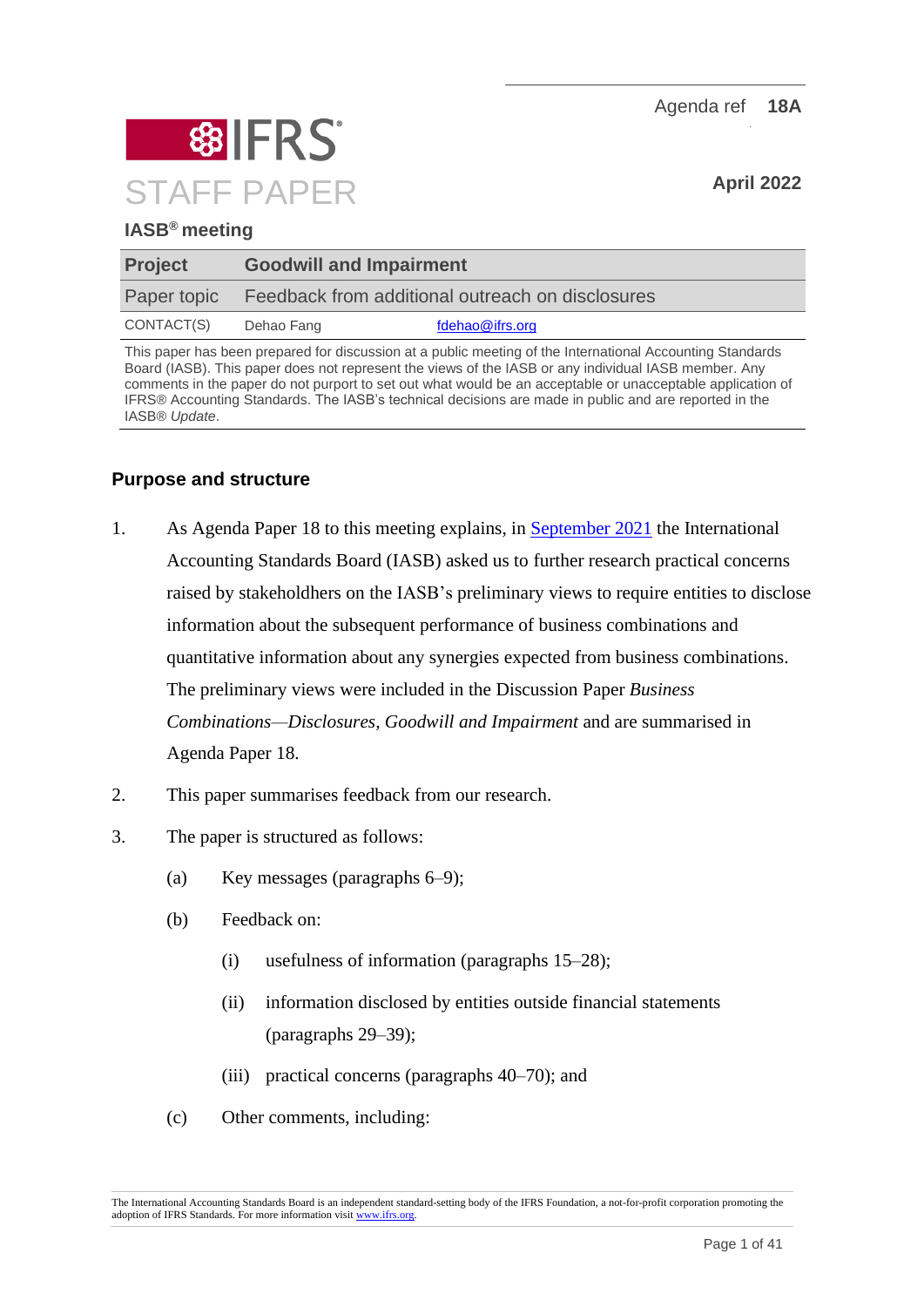- (i) suggestions from respondents (paragraphs [72](#page-23-1)[–86\)](#page-27-0); and
- (ii) other matters (paragraph [87\)](#page-27-1).
- 4. This paper contains four appendices:
	- (a) Appendix A—Availability of information.
	- (b) Appendix B—Feedback from the December 2021 Accounting Standards Advisory Forum (ASAF) meeting.
	- (c) Appendix C—Feedback from the November 2021 Capital Markets Advisory Committee (CMAC) meeting.
	- (d) Appendix D—Feedback from the November 2021 Global Preparers Forum (GPF) meeting.
- 5. Agenda Paper 18 to this meeting includes information about the preliminary views and the research we performed. Agenda Paper 18C to this meeting includes, for information purposes, the staff examples illustrating what we expect an entity might disclose applying the preliminary views. Agenda Paper 18B to this meeting includes our analysis of feedback and discusses potential alternatives.

### **Key messages**

- <span id="page-1-0"></span>6. Many preparers expressed concern about the commercially sensitive nature of the information they would be required to disclose applying the preliminary views. Some preparers said disclosing information at the level illustrated in the staff examples would generally not be commercially sensitive but highlighted specific information within those examples that they viewed as being commercially sensitive. Users of financial statements (users) generally said they could accept information at the level illustrated in the staff examples—that information would provide useful information while addressing concerns about the commercially sensitive nature of the information.
- 7. Some stakeholders view some of the information that would be required applying the preliminary views as being forward-looking. We also understand some of that information might be considered forward-looking applying regulatory frameworks in some jurisdictions. A few jurisdictions have legislation that provides 'safe-harbour'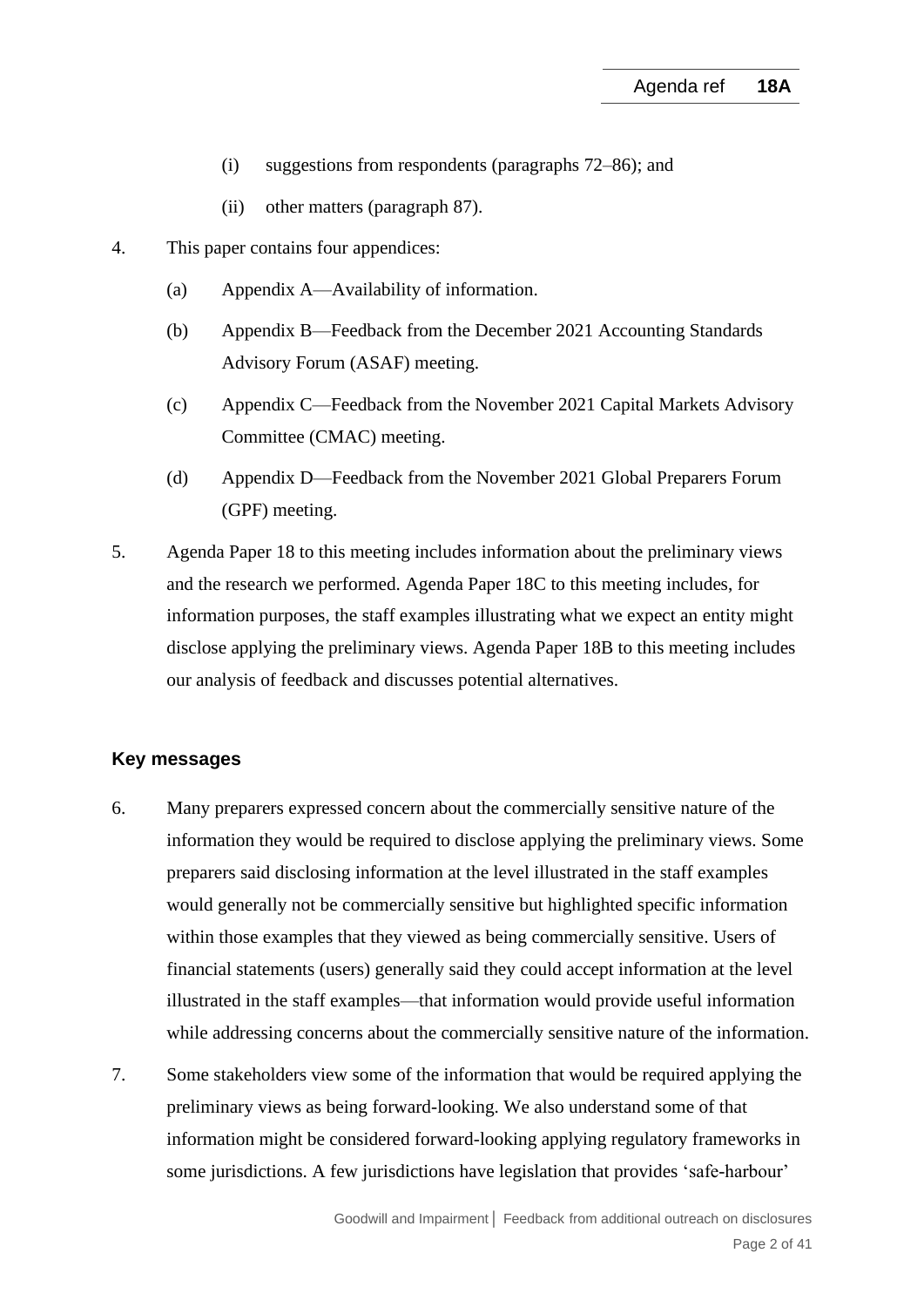protection in respect of forward-looking information disclosed outside financial statements—the entity is protected from litigation by investors for forward-looking information disclosed outside financial statements when those disclosures are made in good faith. For those jurisdictions that provide such 'safe harbour' protection, preparers expressed concerns about the potential for additional litigation that could result from disclosing 'forward-looking' information in financial statements. However, other stakeholders including regulators, did not consider the lack of 'safe harbour' protection to be a barrier to disclosing in financial statements the information illustrated in the staff examples.

- 8. Both preparers and users expressed concerns about an entity's ability to disclose the required information when an acquired business is integrated into the acquirer's existing operations. Many preparers said it would be difficult to assess whether the performance of a combined business results from a specific business combination. Many users also said they would like more information about a series of acquisitions undertaken to achieve a single strategic objective.
- <span id="page-2-0"></span>9. Some preparers were concerned about auditors' ability to audit information about targets, the achievement of those targets and information about expected synergies. Almost all auditors said the information would be auditable but at an additional cost.

# **Feedback**

- <span id="page-2-1"></span>10. [Agenda Papers](https://www.ifrs.org/content/dam/ifrs/meetings/2021/april/iasb/ap18c-goodwill-and-impairment-subsequent-performance-of-acquisitions.pdf) 18C and [18D](https://www.ifrs.org/content/dam/ifrs/meetings/2021/april/iasb/ap18d-goodwill-and-impairment-other-disclosure.pdf) to the IASB's April 2021 meeting reported feedback on the IASB's preliminary views. Feedback confirmed that the information that would be disclosed applying those preliminary views would be useful and would help address concerns identified in the Post-implementation Review of IFRS 3. However, the feedback also identified four practical concerns about disclosing that information:
	- (a) commercial sensitivity—that information could contain sensitive information that, if disclosed, could harm the entity;
	- (b) forward-looking information—that information could contain information about the future that, if disclosed, could increase litigation risk;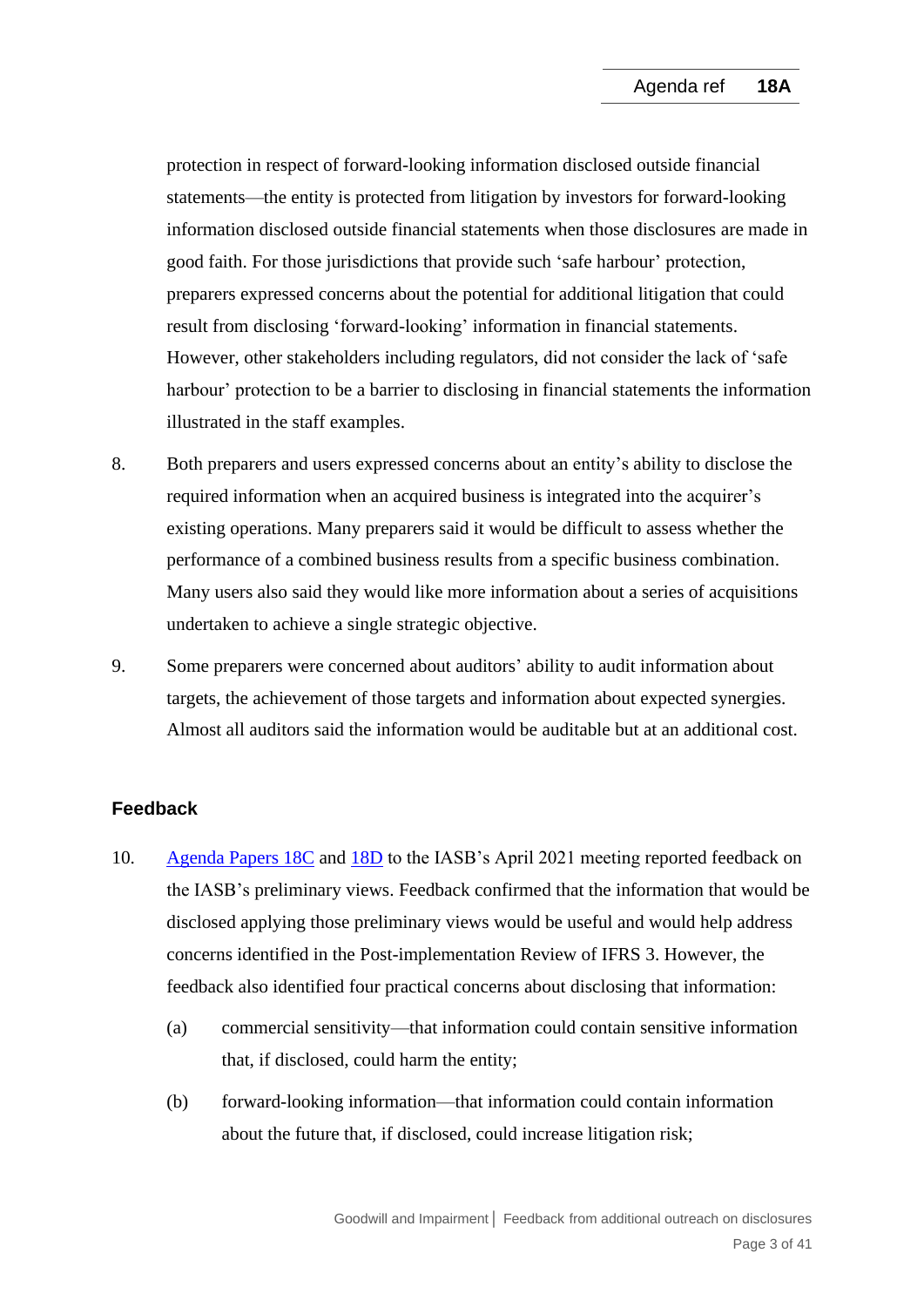- (c) integration—an entity may not be able to disclose information that is representative of the performance of a business combination if the acquired business is integrated into the entity's existing operations; and
- (d) auditability—some information that would be required by the preliminary views may be costly, or impossible, to audit.
- 11. In [October 2021](https://www.ifrs.org/news-and-events/updates/iasb/2021/iasb-update-october-2021/#5) the IASB decided that, based on the *Conceptual Framework for Financial Reporting*, information can be required in financial statements about the benefits an entity's management expects from a business combination and the extent to which management's objectives are being met—such as information about the subsequent performance of a business combination, and quantitative information about expected synergies. The IASB noted that it would continue redeliberating its preliminary views at future meetings, including whether not to proceed with some or all of the disclosure requirements for practical reasons.
- 12. As explained in Agenda Paper 18, to assist the IASB to better understand the practical concerns raised by stakeholders (paragraph [10\)](#page-2-1), we:
	- (a) reviewed disclosures made by entities (including those disclosures made in documents other than the financial statements) to understand existing practice (paragraphs 16–20 of Agenda Paper 18);
	- (b) developed staff examples illustrating the application of the preliminary views and tested them with stakeholders (paragraphs 21–25 of Agenda Paper 18);
	- (c) discussed specific aspects of the preliminary views with ASAF, CMAC and GPF members at their meetings in November and December 2021 (Appendices B, C and D); and
	- (d) considered other relevant information and evidence, such as academic studies or other publications, that came to our attention.
- 13. Based on the additional research, we obtained feedback on:
	- (a) usefulness of the information (paragraphs [15–](#page-4-0)[28\)](#page-8-0);
	- (b) information disclosed by entities outside financial statements (paragraphs [29–](#page-8-1) [39\)](#page-10-0); and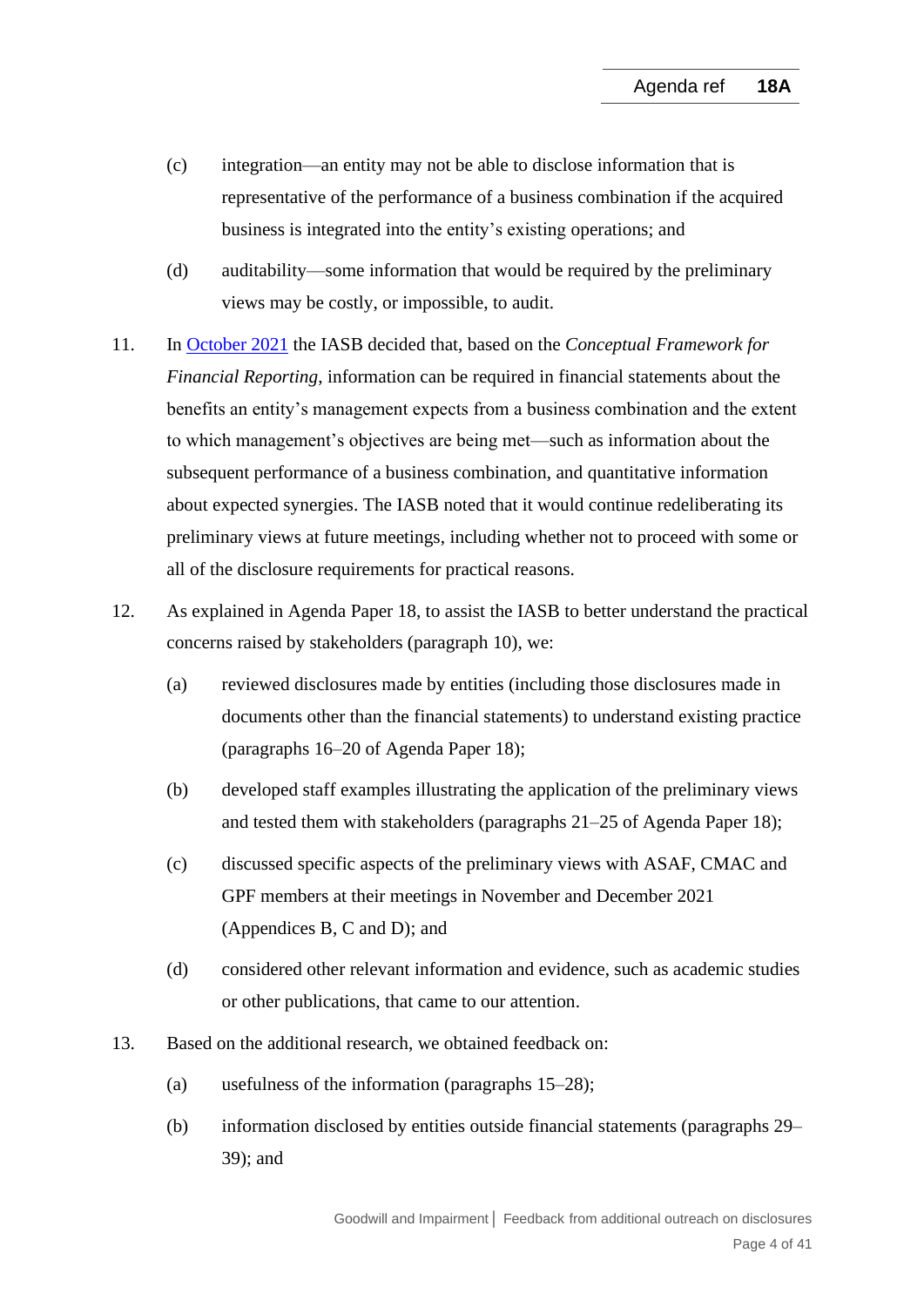- (c) practical concerns, including:
	- (i) commercial sensitivity (paragraphs [40–](#page-11-0)[51\)](#page-15-0);
	- (ii) forward-looking information (paragraphs [52](#page-16-0)[–59\)](#page-19-0);
	- (iii) integration (paragraphs [60–](#page-19-1)[66\)](#page-21-0); and
	- (iv) auditability (paragraphs [67](#page-21-1)[–70\)](#page-23-0).
- 14. We also obtained feedback on the availability of the information that entities would be required to disclose applying the preliminary views. This information could be useful in assessing the cost of the IASB's preliminary views. Appendix A summarises feedback we received on this matter.

### *Usefulness of information*

- <span id="page-4-0"></span>15. Users provided feedback on:
	- (a) usefulness of information illustrated in the staff examples (paragraphs [16–](#page-4-1)[21\)](#page-6-0);
	- (b) business combinations for which they need information (paragraphs [22](#page-6-1)[–24\)](#page-7-0);
	- (c) whether they receive similar information today (paragraph [25\)](#page-7-1); and
	- (d) the appropriateness of the level of aggregation of expected synergies (paragraphs [26–](#page-8-2)[28\)](#page-8-0).

#### *Usefulness of information*

- <span id="page-4-1"></span>16. Almost all users said the information illustrated in the staff examples would be useful. Users said:
	- (a) information about strategy, objectives and targets for a business combination in the period of acquisition is useful because it helps them understand what an entity purchased and why the entity paid the price it did.
	- (b) disclosing targets at the time of a business combination is important to allow users to measure progress against those targets.
	- (c) information about the achievement of targets is needed to assess management's stewardship. These users said that, as a general principle,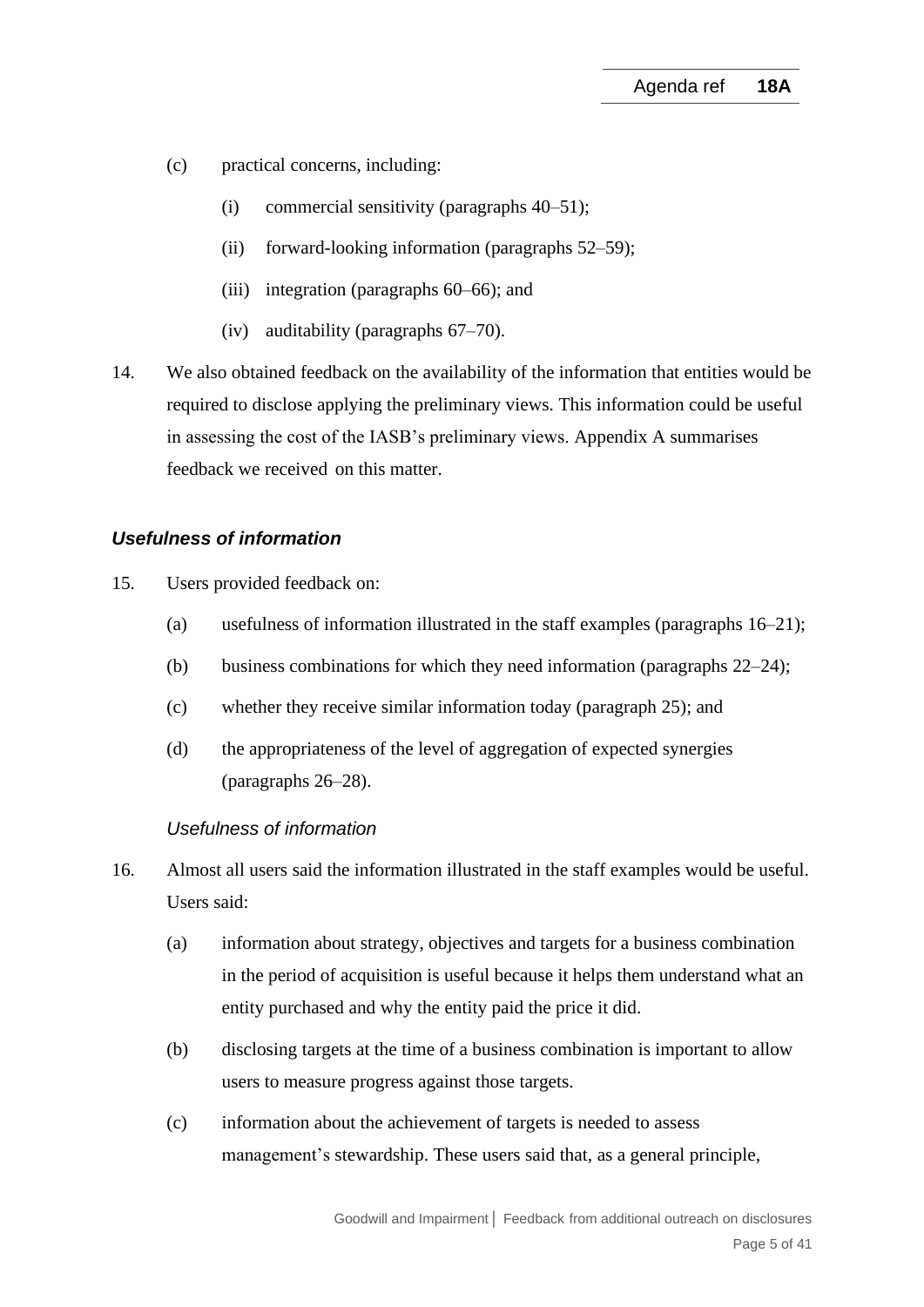entities should be required to disclose information that follows up on information disclosed at the time of undertaking a business combination.

- 17. A few users said there were existing disclosure requirements in IFRS 3 that are also useful but were not illustrated in the staff examples (for example information about the contribution of the acquired business as required by paragraph B64(q) of IFRS 3). In addition, one user said information about the goodwill balance at the reporting date disaggregated by the business combination would be useful.
- 18. Since we provided the IASB with an academic literature review (see paragraphs 4–28 of [Agenda Paper 18F](https://www.ifrs.org/content/dam/ifrs/meetings/2021/may/iasb/ap18f-academic-evidence.pdf) to the IASB's May 2021 meeting), the preliminary views to improve disclosures about business combinations were discussed at the [IASB](https://www.ifrs.org/news-and-events/events/2021/november/iasb-research-forum-2021/)  [Research Forum in November 2021.](https://www.ifrs.org/news-and-events/events/2021/november/iasb-research-forum-2021/) A study of Japanese preparers presented at the IASB Research Forum provided some support for the preliminary views<sup>1</sup>. The paper notes that the information could improve users' analysis of a business combination and its effect on the acquiring firm both in the year of acquisition and subsequently. The paper also suggests that the preliminary views might discourage management from entering unprofitable business combinations for personal gain.
- 19. In December 2021, the CFA Institute published the results of a member survey<sup>2</sup> on goodwill. Although the CFA Institute did not ask about the IASB's preliminary views to improve disclosures about business combinations, the report indicates CFA members would find such information useful. For example, the CFA Institute asked its members to provide their perspectives on the nature of needed disclosure improvements. One of the key areas for improvement identified is:

Performance of Acquisitions: Investors made it clear that they want more quantitative information on how an acquisition performs, and they want disclosure of the key common performance metrics that management is using to monitor the performance of the acquisition. Qualitative information was lower on the priority list, likely because it is generally boilerplate.

<sup>1</sup> See Amano, Y. (2022), 'Do acquiring firms achieve their mergers and acquisitions objectives? Evidence from Japan'. *Accounting & Finance,* Forthcoming.

<sup>2</sup> Se[e https://www.cfainstitute.org/research/survey-reports/goodwill-investor-perspectives](https://www.cfainstitute.org/research/survey-reports/goodwill-investor-perspectives)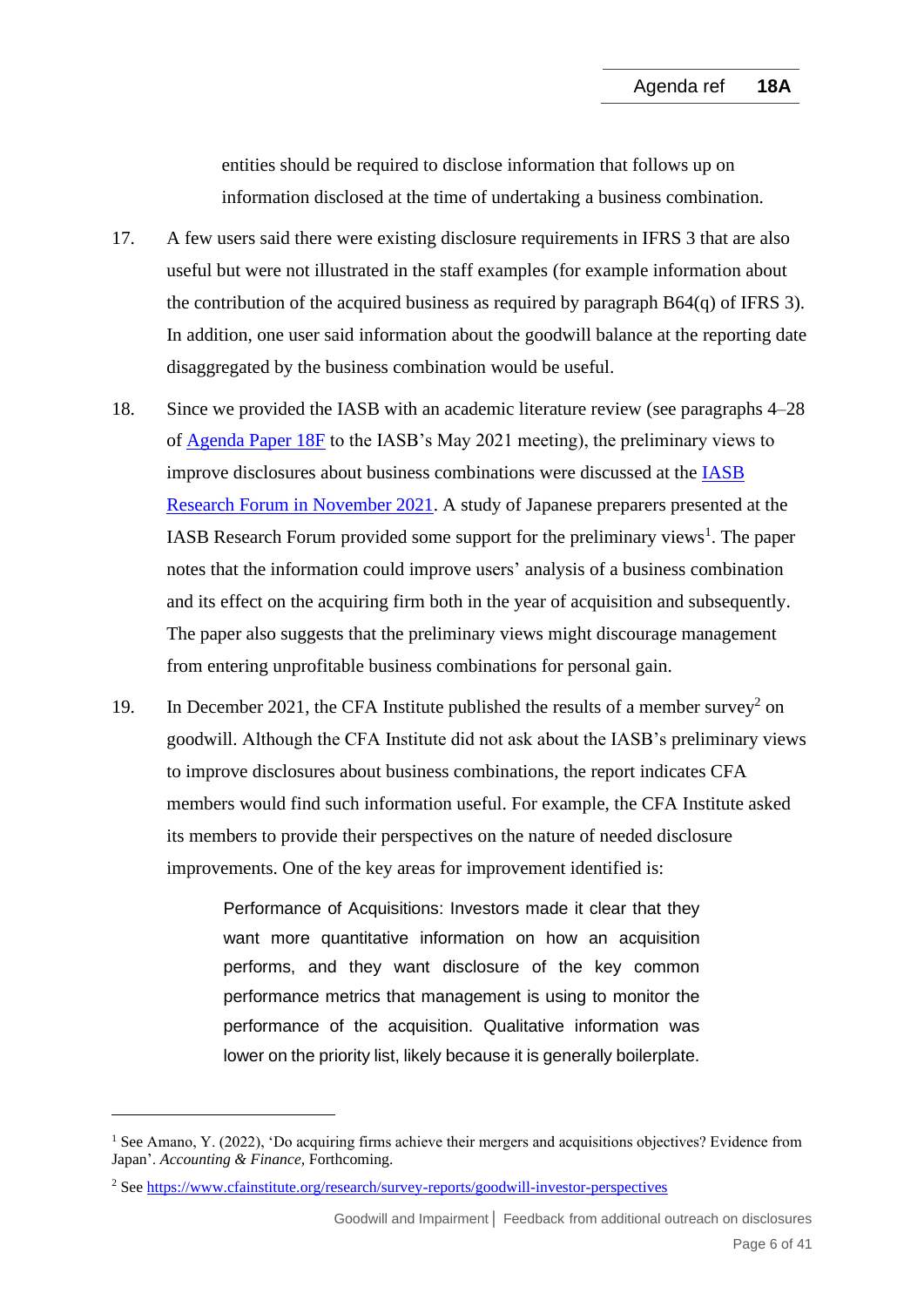- 20. A few preparers said they understand the usefulness of the information that would be disclosed applying the preliminary views and that being required to disclose such information would likely improve governance on business combinations.
- <span id="page-6-0"></span>21. However, a few preparers said, in their view, users don't need that information to be disclosed in financial statements. Those preparers said:
	- (a) information is disclosed on a timelier basis through press releases and investor relations events at the time of a business combination. Therefore, providing information in financial statements will not be useful.
	- (b) information about the subsequent performance of business combinations is already provided through the application of, and disclosures related to, the impairment test in IAS 36 *Impairment of Assets*.

# *Business combinations for which information is needed*

- <span id="page-6-1"></span>22. Paragraphs 2.33–2.40 of the Discussion Paper explain the reasons for the preliminary view that an entity should disclose information about the subsequent performance of business combinations only for those business combinations that are monitored by an entity's Chief Operating Decision Maker (CODM). As noted in paragraphs 2.38–2.39, one of the reasons for this preliminary view was that it may help minimise the costs of preparing the information, focusing on the most important information about the most important business combinations. However, one of the drawbacks is that users may not receive material information on a business combination if the CODM does not monitor that business combination.
- 23. Many users, including most CMAC members at the CMAC meeting in November 2021, said information is needed for all material business combinations. However, some users, including some who sent comment letters responding to the Discussion Paper, said they need information only for 'significant' business combinations. A few users said:
	- (a) using an entity's CODM is a good way to identify 'significant' business combinations.
	- (b) 'significant' business combinations could be identified using a threshold that compares an acquired business to the entity's existing business. For example,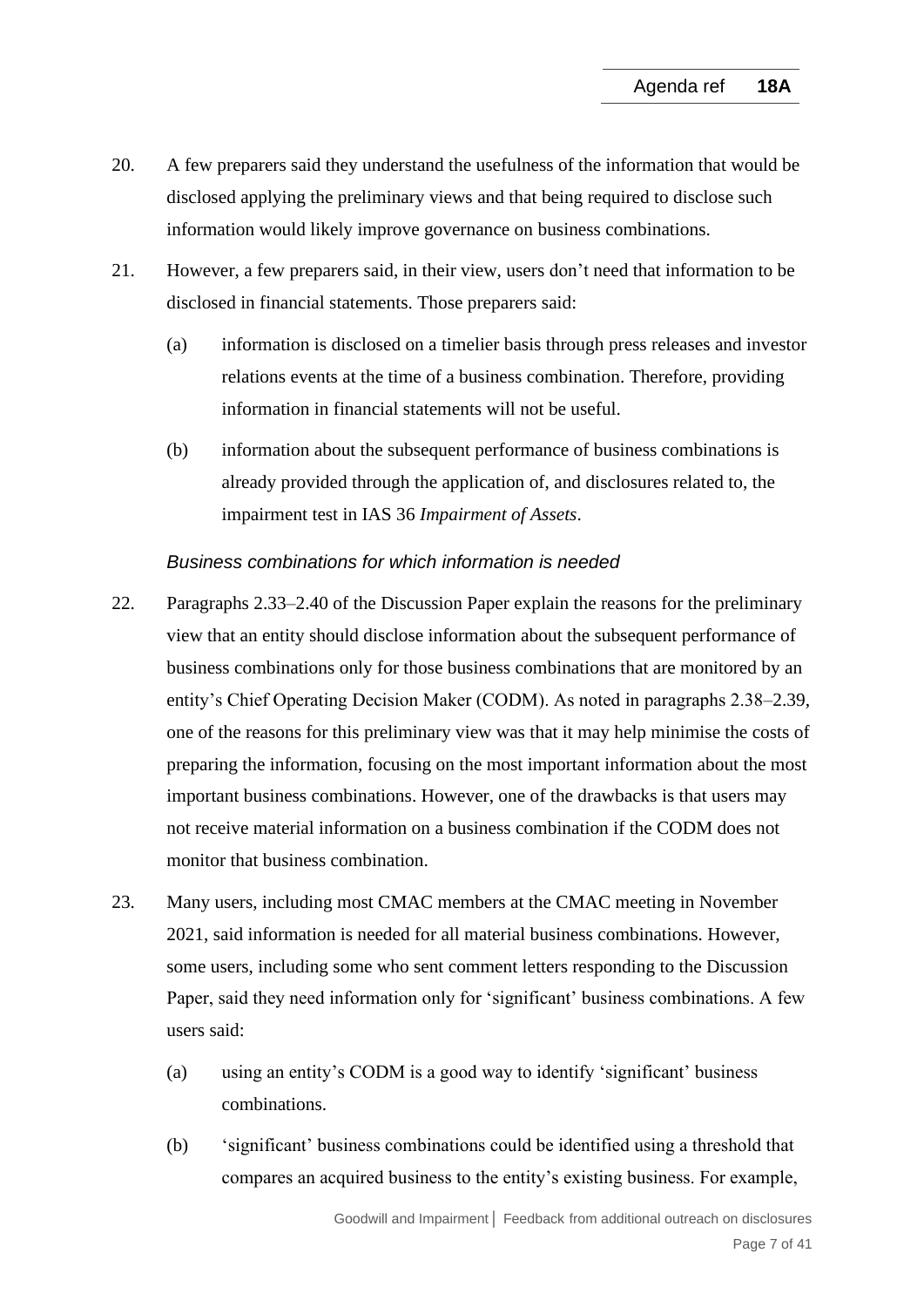information could be required for business combinations in which the revenue or profit of an acquired business exceeds 5% of that of the existing business. This approach is similar to that adopted by some regulators to identify business combinations for which entities are required to disclose particular information under local regulations.

<span id="page-7-0"></span>24. Many users suggested also requiring entities to disclose, in aggregate, the information that would be required applying the preliminary views for individually immaterial business combinations undertaken by an entity to achieve a single strategy (linked business combinations). They said linked business combinations are often strategically important when considered as a whole, but entities generally disclose limited information about them because each business combination is individually immaterial. One user suggested implementing a quantitative threshold such that an entity would be required to disclose information if the total transaction price for linked business combinations over a particular rolling period (for example 12 months) exceeds a particular percentage of the entity's average total assets or market capitalisation during that period.

# *Do users receive similar information today?*

- <span id="page-7-1"></span>25. Many users said many entities already provide objectives and targets for business combinations in investor presentations and calls. However, they said disclosing the information that would be required applying the preliminary views in financial statements would be useful. Specifically:
	- (a) many users said entities generally do not disclose information about the subsequent performance of business combinations. In particular, entities do not generally follow-up on objectives and targets disclosed at the time of a business combination.
	- (b) a few users said entities disclose information about business objectives and expected synergies in different documents and it would be helpful to have all the information located in a single note in financial statements. One user also said some entities remove information previously disclosed from their websites and said requiring that information to be disclosed in financial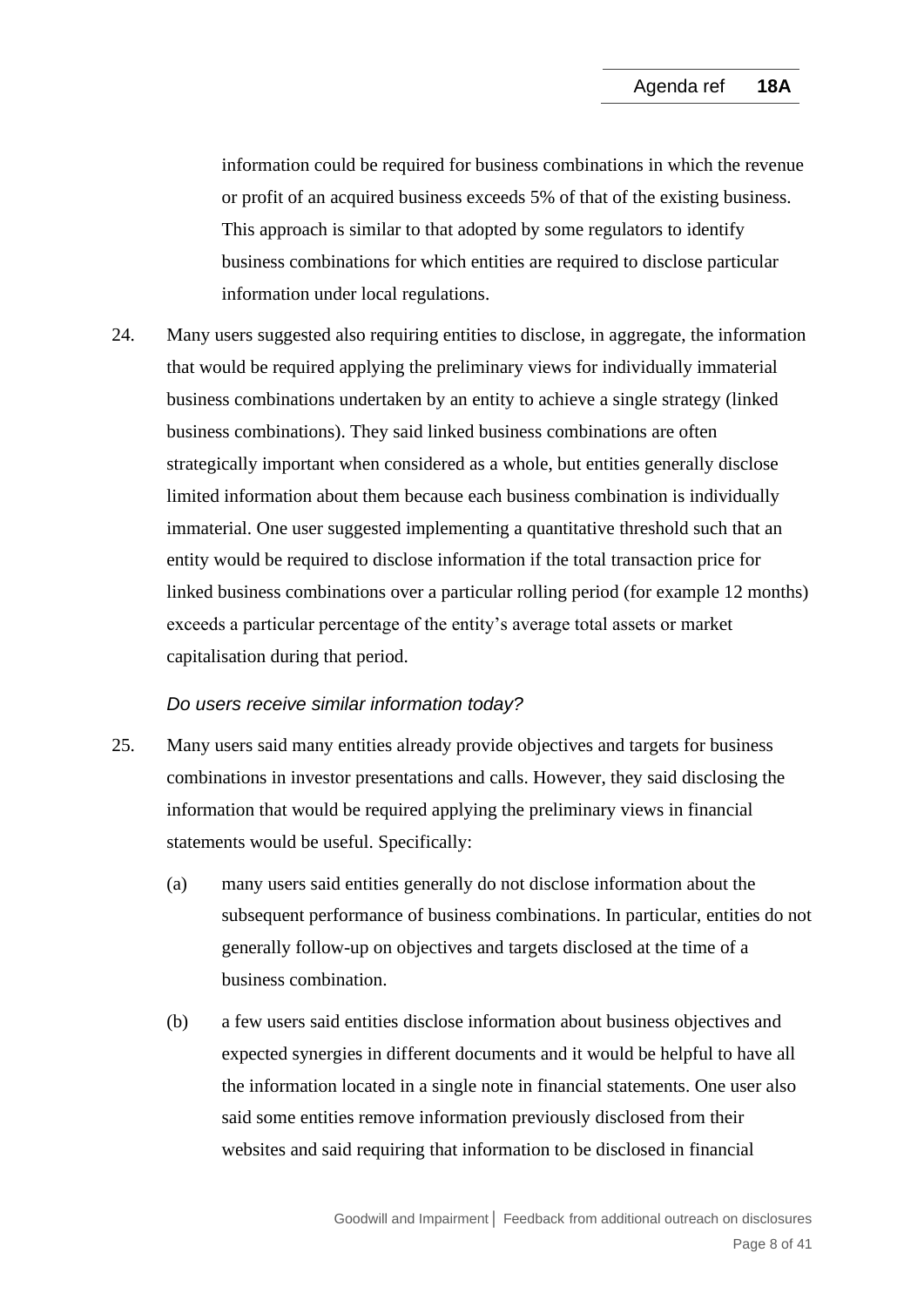statements would ensure the information continues to be available. This would help users analyse past transactions.

#### *Level of aggregation of information about expected synergies*

- <span id="page-8-2"></span>26. Consistent with the IASB's tentative decision in [November 2021,](https://www.ifrs.org/news-and-events/updates/iasb/2021/iasb-update-november-2021/#5) the total expected synergies illustrated in the staff examples were disaggregated by nature (for example, total revenue, total cost and totals for other types of synergies).
- 27. Most users said this level of aggregation would provide useful information and agreed that quantitative information about expected synergies should be disaggregated by nature. Most users understood that disclosing expected synergies at more disaggregated levels might result in entities disclosing commercially sensitive information. However, one user who agreed with the level of disaggregation of information in the staff examples was sceptical whether entities would disclose such disaggregated information.
- <span id="page-8-0"></span>28. One user said information about expected synergies should be disaggregated by line items in financial statements rather than by nature. That user said doing so would help users more accurately model the effect of a business combination.

#### *Information currently disclosed by entities outside financial statements*

- <span id="page-8-1"></span>29. In reviewing disclosures about business combinations (see paragraphs 16–20 of Agenda Paper 18 to this meeting) we considered whether entities disclosed:
	- (a) qualitative information about a business combination's strategic rationale and objectives (paragraph [30](#page-9-0)[–31\)](#page-9-1);
	- (b) quantitative information about management's targets in the year of acquisition (paragraphs [32–](#page-9-2)[34\)](#page-9-3);
	- (c) quantitative information about the subsequent achievement of those targets (paragraphs [35–](#page-10-1)[36\)](#page-10-2); and
	- (d) quantitative information about expected synergies (paragraphs [37–](#page-10-3)[39\)](#page-10-0).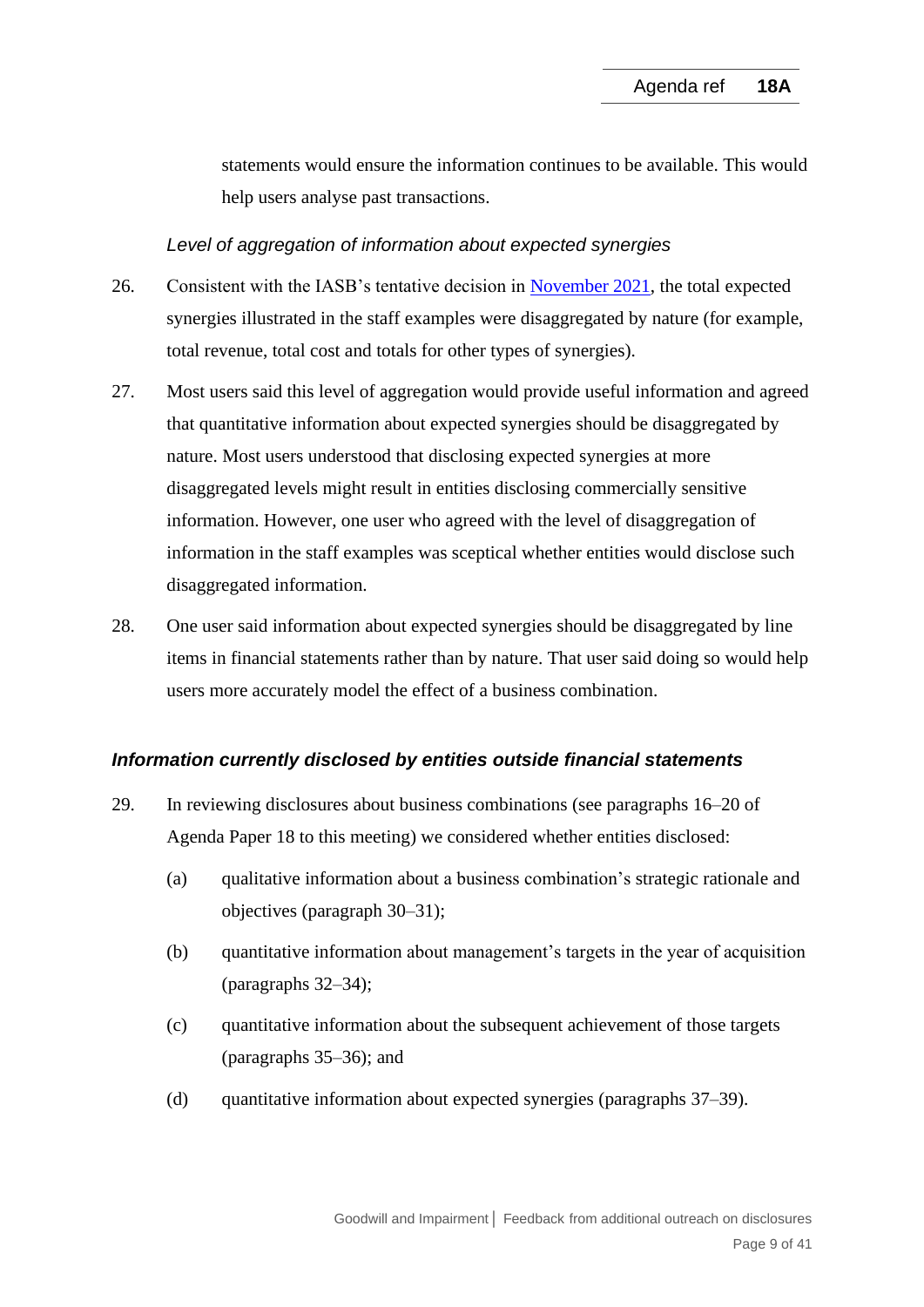#### *Qualitative information about strategic rationale and objectives*

- <span id="page-9-0"></span>30. All entities in our sample disclosed the strategic rationale for a business combination, and almost all qualitatively described the business combination's objective(s).
- <span id="page-9-1"></span>31. In many cases the strategic rationale reported in press releases and investor presentations at the time of acquisition was similar to the primary reasons for the business combination disclosed in financial statements applying paragraph B64(d) of IFRS 3.

### *Quantitative information about targets in the year of acquisition*

<span id="page-9-2"></span>32. Many entities applying IFRS Accounting Standards disclosed quantitative information about possible targets in the year of acquisition. All US-based entities applying US GAAP disclosed such information. The table below provides further information:

| <b>Description</b>   | <b>Entities applying IFRS</b> | <b>Entities applying US</b> |  |
|----------------------|-------------------------------|-----------------------------|--|
|                      | <b>Accounting Standards</b>   | <b>GAAP</b>                 |  |
| Disclose possible    | 13                            |                             |  |
| quantitative targets |                               |                             |  |
| Don't disclose       | h                             |                             |  |
| quantitative targets |                               |                             |  |
| <b>Total</b>         | 19                            |                             |  |

- 33. In almost all cases, the quantitative targets disclosed relate to information about expected synergies (see paragraphs [37–](#page-10-3)[39\)](#page-10-0). A few entities disclosed revenue targets (two entities disclosed a revenue target for the acquired business, one disclosed a revenue target for the reporting entity, one disclosed a revenue target for the reported segment which the acquired business was integrated into). A few entities disclosed other targets such as earnings-per-share, internal rate of return or earnings before interest, depreciation and amortisation. We are not able to confirm whether the targets disclosed by management are targets that they use to monitor the performance of business combinations—that is, the targets an entity would disclose applying the preliminary views. It is therefore unclear whether these entities would disclose the same targets if they were to apply the preliminary views.
- <span id="page-9-3"></span>34. In all cases, quantitative information about targets was disclosed in press releases announcing the business combination, management commentary or investor presentations—not financial statements.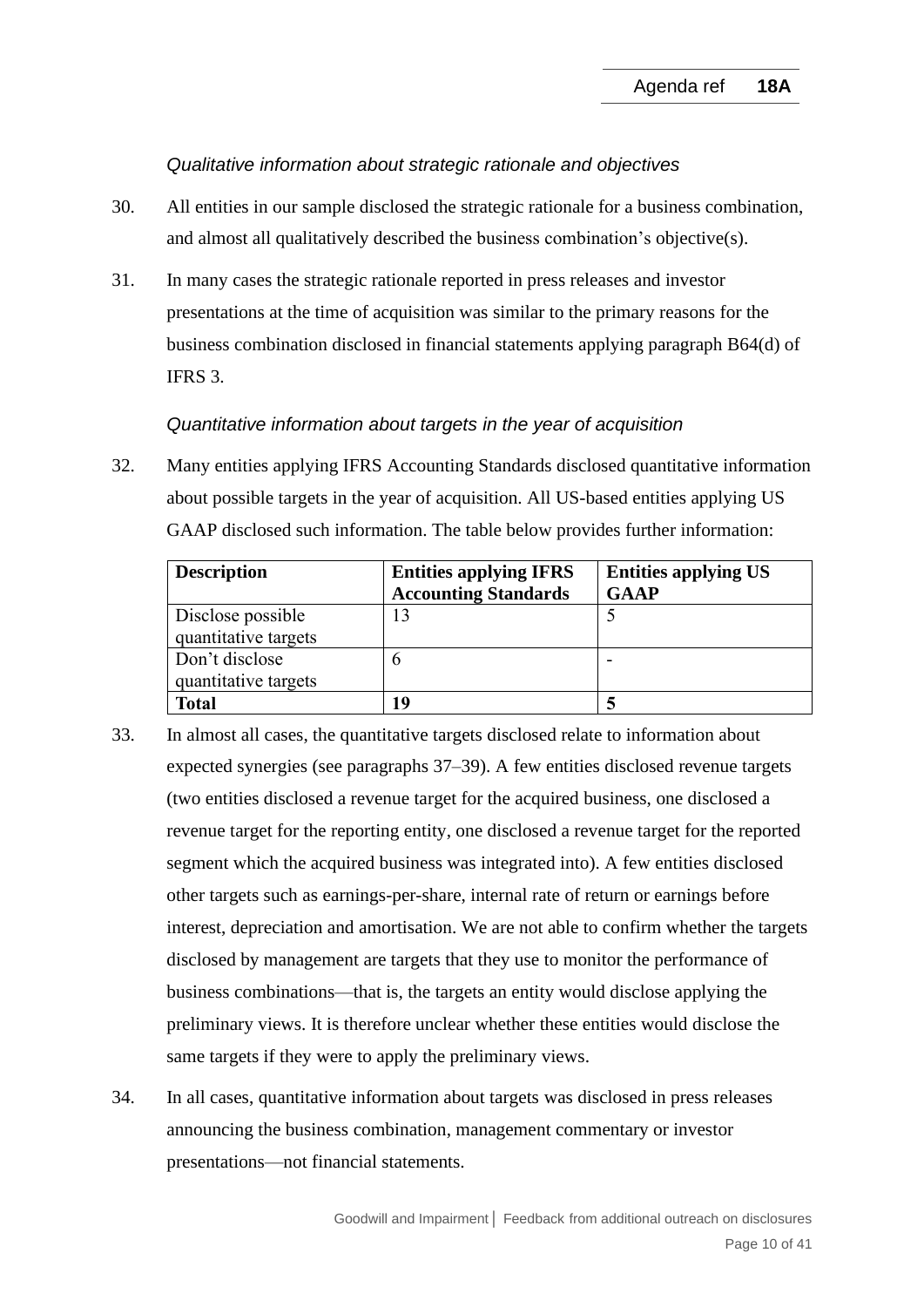### *Quantitative information in subsequent periods*

<span id="page-10-1"></span>35. Many entities in our sample disclosed a quantitative or qualitative update on the achievement of targets in subsequent years. Such information was disclosed in management commentary. The table below summarises our review:

| <b>Description</b>         | <b>Entities applying IFRS</b> | <b>US Entities</b> |
|----------------------------|-------------------------------|--------------------|
|                            | <b>Accounting Standards</b>   |                    |
| Provide some quantitative  |                               |                    |
| update                     |                               |                    |
| Provide qualitative update |                               |                    |
| Provide no update          |                               |                    |
| <b>Total</b>               | 19                            |                    |

<span id="page-10-2"></span>36. In almost all instances in which entities disclosed information about the achievement of targets, they did so for between one to three years after the business combination. One entity disclosed information about the achievement of targets only in the first interim reporting period after the business combination.

### *Quantitative information about expected synergies*

- <span id="page-10-3"></span>37. Most entities in our sample disclosed quantitative information about expected synergies arising from a business combination. This information was disclosed either in press releases or investor presentations at the time of the acquisition or in management commentary. A few entities did not disclose quantitative information about expected synergies in press releases at the time of acquisition but in subsequent periods disclosed in management commentary the initial estimate of expected synergies with an update on achieving those expectations.
- 38. Some entities applying IFRS Accounting Standards disclosed no quantitative information about expected synergies. Those entities did not identify synergies as a factor that makes up goodwill applying paragraph B64(e) of IFRS 3.
- <span id="page-10-0"></span>39. Of entities that disclosed quantitative information about expected synergies, the level of aggregation of those expected synergies varied. Some entities disclosed information about the total expected synergies, while some disaggregated total expected synergies by nature, and a few (only entities applying US GAAP) disaggregated total expected synergies by financial statement line item. The table below summarises our review: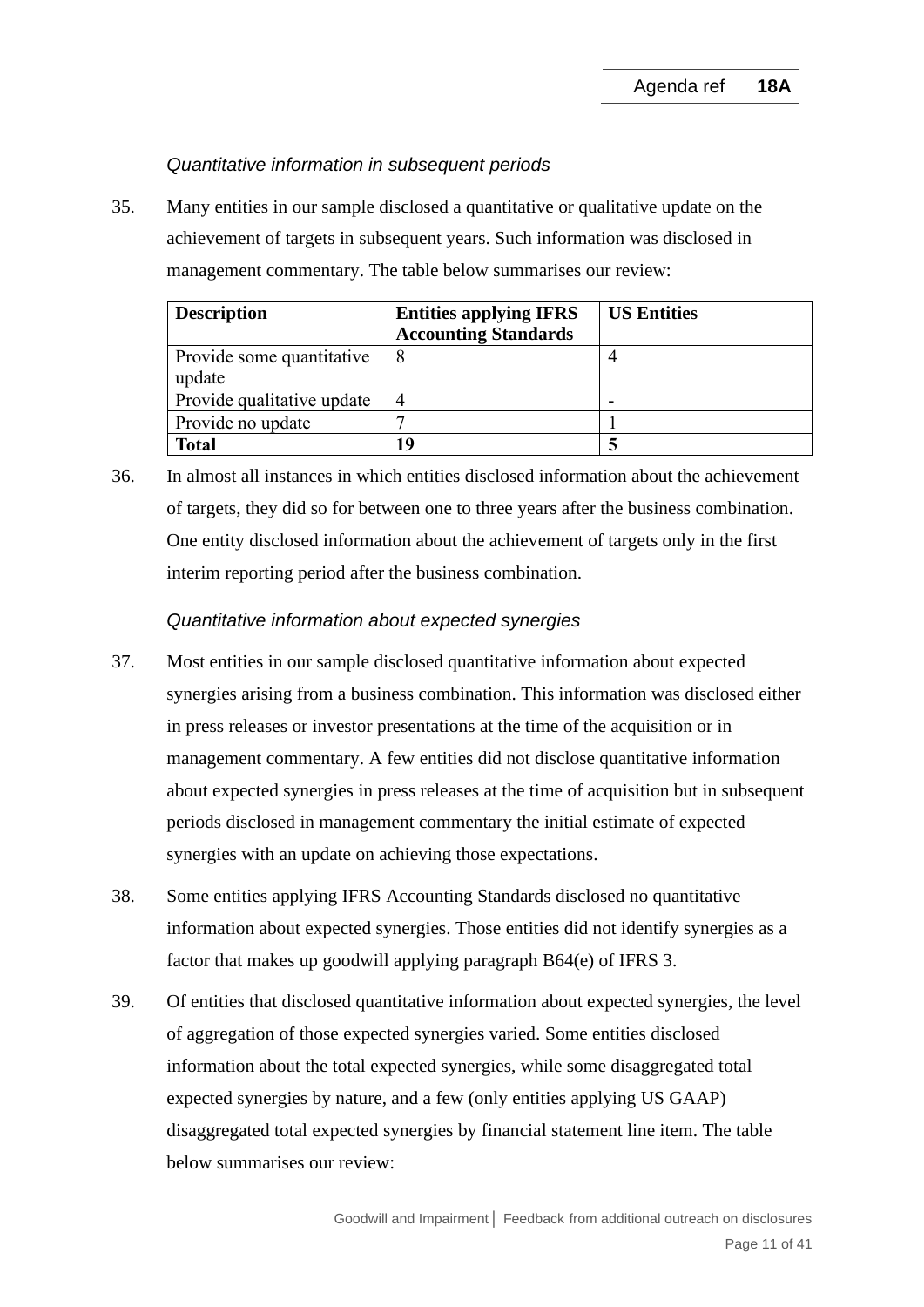| <b>Description</b>                                                                                            | <b>Entities applying</b><br><b>IFRS</b><br><b>Accounting</b><br><b>Standards</b> | <b>US</b> entities |
|---------------------------------------------------------------------------------------------------------------|----------------------------------------------------------------------------------|--------------------|
| Disclose synergies by line item                                                                               |                                                                                  | 2                  |
| Disclose total cost and total revenue synergies<br>separately                                                 | 6                                                                                | 3                  |
| Disclose total expected synergies                                                                             | 5                                                                                |                    |
| Disclose total expected amount only in<br>subsequent periods, not in year of acquisition                      | $\overline{2}$                                                                   |                    |
| Don't disclose quantitative information but say<br>synergies are a material component of goodwill             | $\overline{2}$                                                                   |                    |
| Don't disclose quantitative information but cite<br>other factors as being material components of<br>goodwill | 4                                                                                |                    |
| <b>Total</b>                                                                                                  | 19                                                                               | 5                  |

# *Practical concerns*

# *Commercial sensitivity*

- <span id="page-11-0"></span>40. We separately summarised feedback on the commercially sensitive nature of the information that would be disclosed applying the preliminary views between disclosures about:
	- (a) the subsequent performance of business combinations—for example strategy, targets and subsequent achievement of targets (paragraphs [42–](#page-11-1)[45\)](#page-14-0); and
	- (b) expected synergies (paragraphs [46–](#page-14-1)[49\)](#page-15-1).
- 41. We also provide an update on our academic literature review (paragraphs [50–](#page-15-2)[51\)](#page-15-0).

# Subsequent performance of business combinations

<span id="page-11-1"></span>42. Most preparers expressed at least some level of concern about the commercially sensitive nature of information illustrated in the staff examples. Some preparers said all information about a business combination's strategies, objectives and targets (including subsequent achievement of targets) would be so commercially sensitive that it should not be required. Most other preparers said the aggregated levels at which information was disclosed in the staff examples would be generally acceptable (this is not overly commercially sensitive) but highlighted specific information within those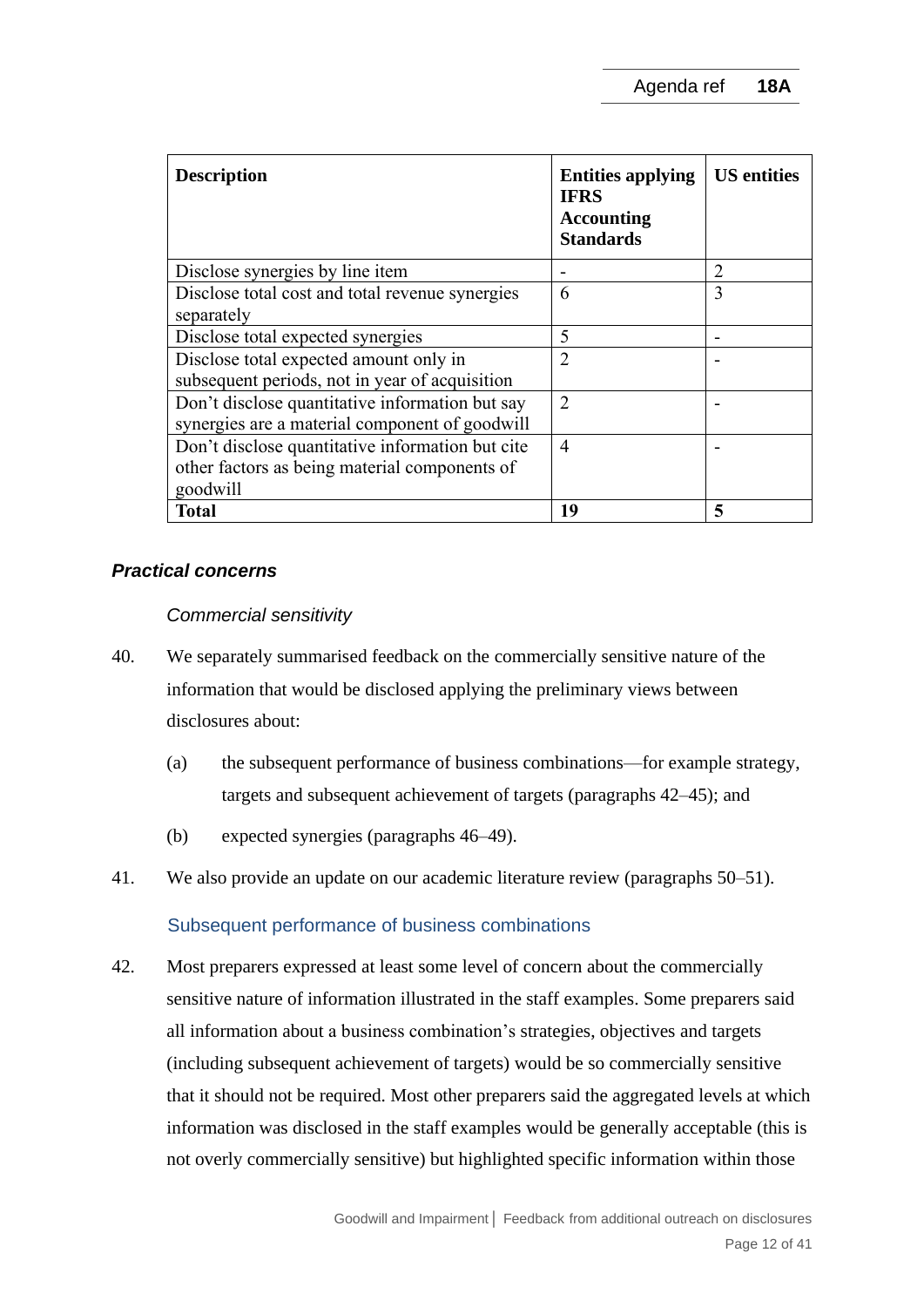examples that, in their view, would be so commercially sensitive that it should not be required. This included quantitative information on management's target about:

- (a) employees—the first staff example (see Agenda Paper 18C to this meeting) illustrated an objective (and a related target) to retain the acquired entity's key management personnel. Some preparers said this information could:
	- (i) be used by those employees as leverage against the entity during salary negotiations; and
	- (ii) demoralise employees who are not part of the acquired entity's key management personnel.

Although not illustrated in the staff examples, some preparers said similar concerns would also apply to information about potential job losses resulting from restructuring plans.

- (b) market plans (for example information about market share or plans to launch a particular product)—a few preparers said disclosing quantitative market share targets could intensify market competition because the information could allow competitors to take action to prevent the entity from achieving its targeted market share. One preparer said disclosing such targets could attract the attention of market regulators and increase the risk of anti-trust actions against the entity. A few preparers said disclosing information about plans to launch a new product (for example information about the new platform and associated marketing plan illustrated in the second staff example) will also give competitors information with which they can try to prevent the entity from achieving its objectives.
- (c) target revenue and/or profit—a few preparers said disclosing quantitative targets about revenue and/or profit could reveal entities' strategic focus and invite greater competition, ultimately damaging the entity's performance. One preparer said an entity may often set aspirational targets to motivate the acquired entity's management and may not wish to disclose its expected, and often lower, target. Another preparer said an acquirer often signs indemnification agreements with the seller where the acquirer would be entitled to compensation if agreed targets are not met. The preparer said

Goodwill and Impairment**│** Feedback from additional outreach on disclosures Page 13 of 41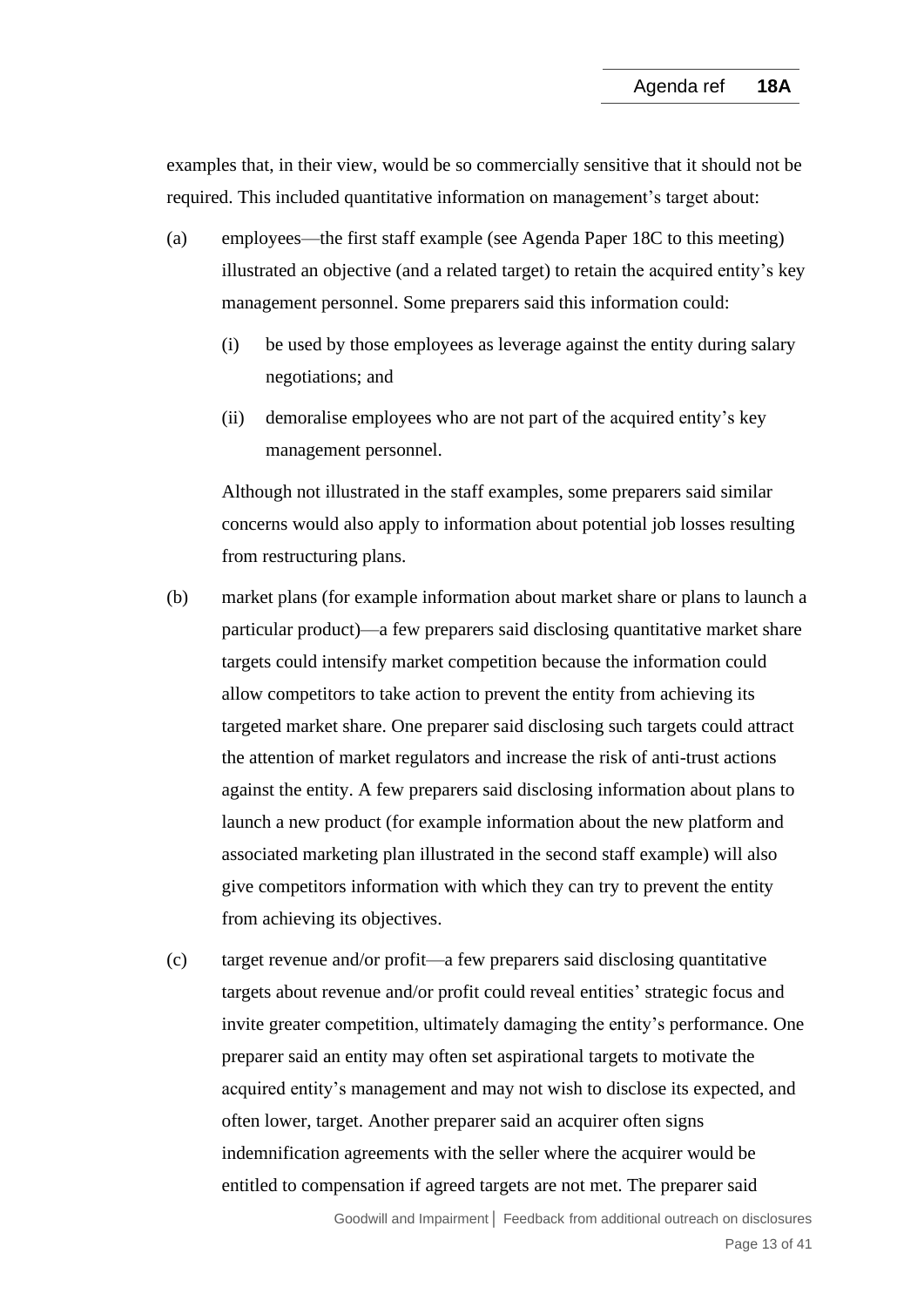disclosing expected targets that are below the thresholds included in indemnification agreement could impact the entity's ability to enforce its legal rights under the indemnification agreements.

- 43. Other comments regarding commercial sensitivity included:
	- (a) *quantitative vs qualitative information:* Some preparers said quantitative information about management's targets is commercially sensitive. One preparer said quantitative information about the subsequent achievement of initial targets is commercially sensitive but the entity could provide a qualitative update. However, one other preparer said even qualitative information about strategy could be commercially sensitive. In particular, that preparer said disclosing information about an acquisition at the start of a series of linked business combinations when an entity is trying to enter a new market would be commercially sensitive.
	- (b) *consideration of existing shareholders:* A few preparers said disclosing the information that would be required applying the preliminary views could benefit potential investors at the expense of existing shareholders. In their view, management are stewards of existing shareholders and should therefore place the interests of existing shareholders above that of other stakeholders.
	- (c) *level-playing field with entities applying US GAAP:* A few preparers and one user said US GAAP does not require entities to disclose information similar to information that would be required applying the preliminary views. These respondents said requiring entities to disclose that information would disadvantage entities applying IFRS Accounting Standards.
- 44. Some preparers acknowledged users' needs for additional information and did not oppose providing better information about business combinations at the level of aggregation illustrated in the staff examples—that level of aggregation would not, in their view, be commercially sensitive. A few preparers said in their jurisdictions, entities are required to disclose such information about significant business combinations in management commentary. A few of these preparers said they disclose follow up information about the subsequent performance of business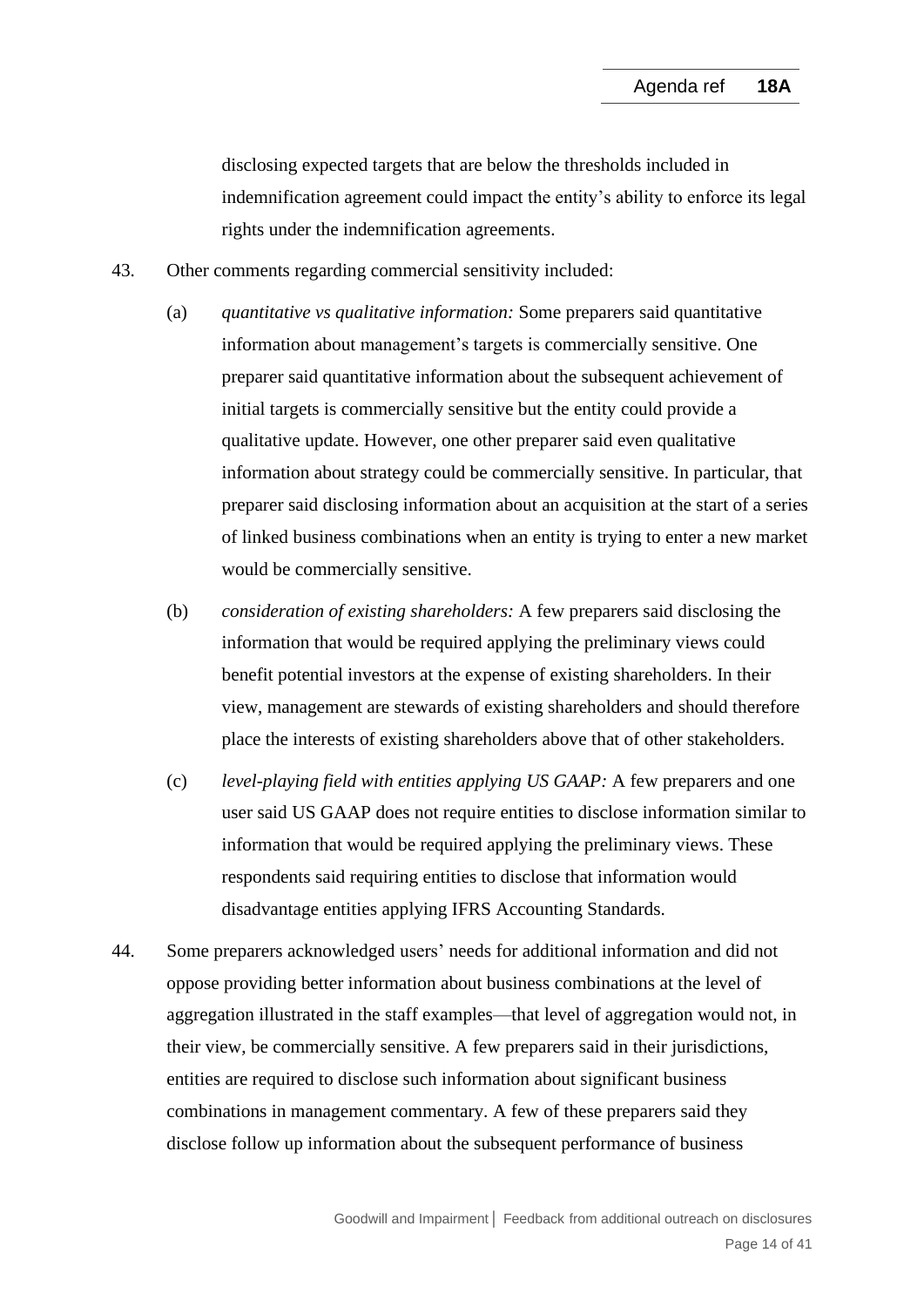combinations either on a voluntary basis or because local regulations require them to follow up previously disclosed targets.

<span id="page-14-0"></span>45. We did not observe any geographical or industry trend in views about commercial sensitivity. For example, entities within the same jurisdictions and industries have different views on whether, and to what extent, information included in the staff examples would be so commercially sensitive that it should not be required. During outreach, we observed that different individuals within an entity may also have different views about this matter. We did not observe a clear relationship between the difference in views of such individuals and the level of seniority or positions they hold within the entity.

# Expected synergies

- <span id="page-14-1"></span>46. Many preparers said quantitative information about expected synergies disaggregated by nature of synergies (for example, total revenue synergies) is not commercially sensitive. Those preparers said entities often disclose such information in documents outside financial statements. This is consistent with our research findings (see paragraph [37–](#page-10-3)[39\)](#page-10-0).
- 47. However, many preparers said disclosing quantitative information about expected synergies, even if disaggregated only by nature, would be so commercially sensitive that it should not be required. Those preparers said such information:
	- (a) informs competitors about how the entity prices business combinations. In particular, those preparers said an entity will generally estimate a stand-alone price for a target business and an amount for expected synergies when determining the price the entity is willing to pay for that business. Those preparers said disclosing quantitative information about expected synergies could allow competitors and potential future targets estimate the entity's highest price. This information could be used to force the entity to pay more for future targets.
	- (b) is more specific than qualitative information and the quantum of expected cost synergies often sends a stronger signal of the size and scope of potential redundancies than a qualitative statement about the existence of synergies.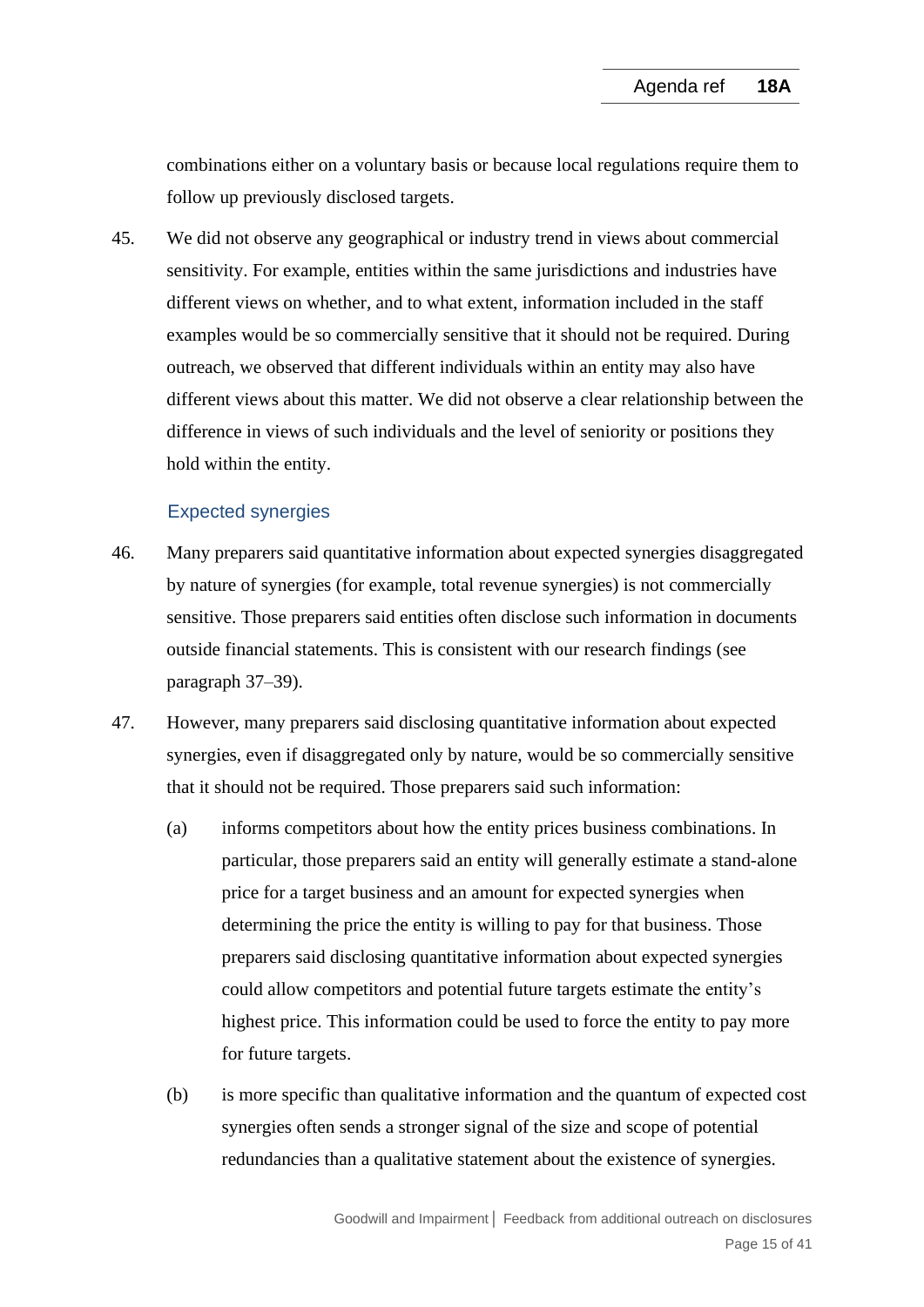These preparers said quantitative information about expected synergies could therefore demoralise an entity's workforce and lead to legal complications if redundancy plans are disclosed in financial statements before that information is communicated to affected employees.

- 48. A few preparers said even a qualitative statement about expected synergies would be commercially sensitive because of the information it provides an entity's employees.<sup>3</sup> Those preparers said employees are likely to consider 'synergies' to mean 'redundancies'.
- <span id="page-15-1"></span>49. However, one preparer explicitly disclosed in a press release at the time of a business combination that the entity expected cost synergies from workforce reductions. In that preparer's view, it is important to be transparent because the market and affected employees would expect redundancies when there is a significant business combination regardless of whether the entity discloses that fact.

# Academic literature review

- <span id="page-15-2"></span>50. As noted in our academic literature review (see paragraphs 20–28 of [Agenda Paper](https://www.ifrs.org/content/dam/ifrs/meetings/2021/may/iasb/ap18f-academic-evidence.pdf)   $18F$  to the IASB's May 2021 meeting), there is evidence<sup>4</sup> of entities not disclosing information they consider to be commercially sensitive (often called proprietary costs in academic literature).
- <span id="page-15-0"></span>51. Since that literature review, we have been made aware of an additional relevant academic paper. Berger and Hann  $(2007)^5$  note that academic evidence that supports decisions being made on the basis of commercial sensitivity could also be consistent with what they term 'agency cost motive'—that is management of an entity deciding not to disclose information that could result in an unfavourable impression of their

<sup>3</sup> Paragraph B64(e) of IFRS 3 requires an entity to disclose for each business combination that occurs in the reporting period 'a qualitative description of the factors that make up the goodwill recognised, such as expected synergies from combining operations of the acquiree and the acquirer, intangible assets that do not qualify for separate recognition or other factors.'

<sup>4</sup> For example, Mazzi, F., André, P., Dionysiou, D., and Tsalavoutas, I. (2017), 'Compliance with Goodwill Related Mandatory Disclosure Requirements and the Cost of Equity Capital', *Accounting and Business Research*, 47 (3), 268-312.

<sup>5</sup> Berger, P.G., and Hann, R.N. (2007), 'Segment Profitability and the Proprietary and Agency Costs of Disclosure', *The Accounting Review*, 82 (4), 869-906.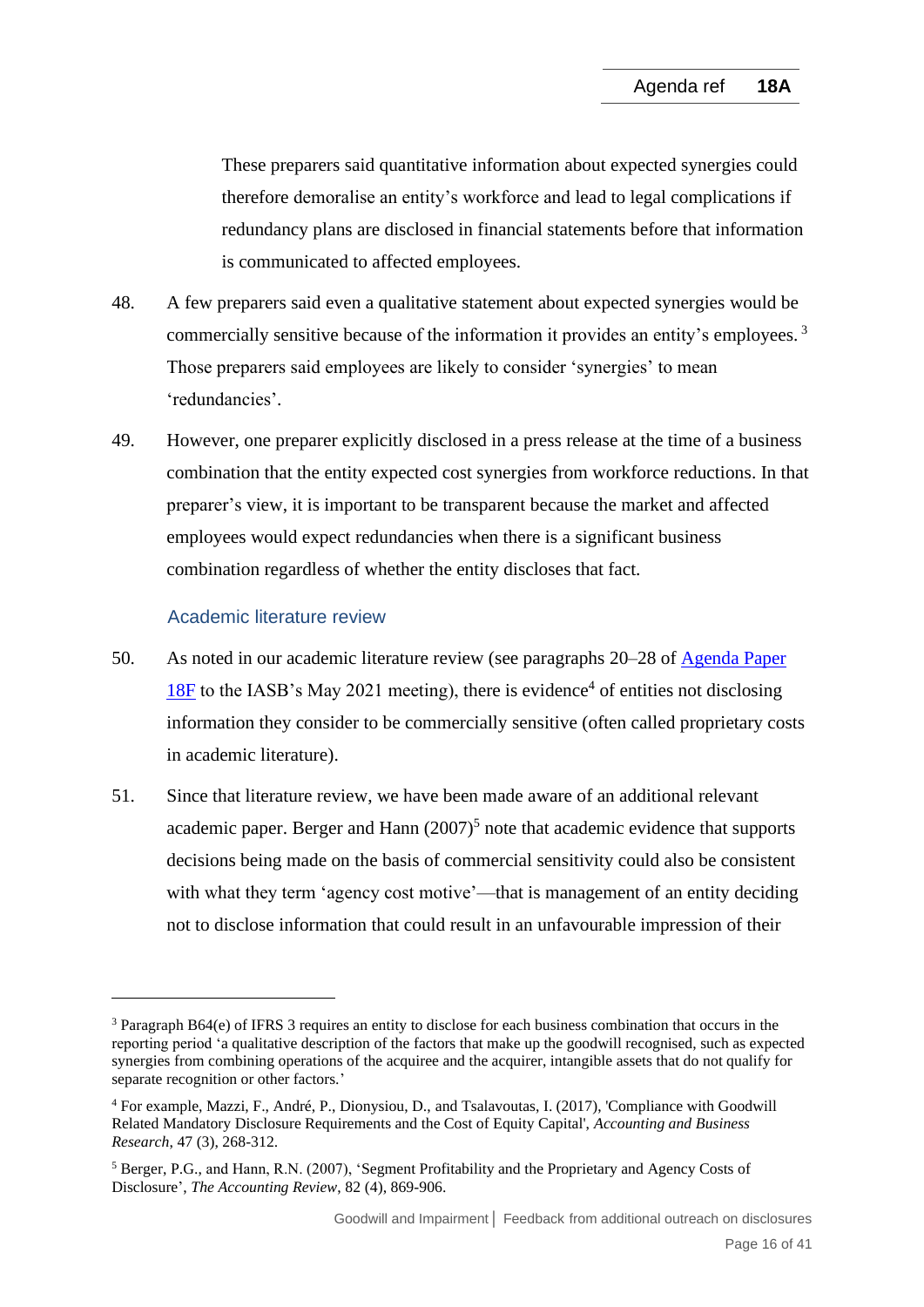performance and heightened external monitoring. To test this hypothesis Berger and Hann (2007) reviewed information about reportable segments disclosed by entities applying US GAAP standard SFAS 131 *Disclosures about Segments of an Enterprise and Related Information*. Berger and Hann (2007) found results consistent with the 'agency cost motive' but did not find evidence consistent with the 'proprietary costs hypothesis' (that is commercial sensitivity).

# *Forward-looking information*

- <span id="page-16-0"></span>52. Paragraph 3.6 of the *Conceptual Framework for Financial Reporting* describes forward looking information as 'information about possible future transactions and other possible future events' and says forward-looking information can be required in financial statements if it relates to the entity's assets or liabilities and is useful. As explained in paragraphs 2.29–2.32 of the Discussion Paper the IASB did not consider the information that would be disclosed applying the preliminary views to be forwardlooking because it is information about a past transaction (the business combination) and not possible future transactions or events.
- 53. However, many preparers said the information required applying the preliminary views, or at least some aspects of that information is, in their view, forward-looking. They consider forward-looking information to be any information that can be used to understand management's expectations for future performance. Those preparers and a few regulators said information about management's targets in the year of the business combination and quantitative information about expected synergies are examples of information they consider forward-looking.
- <span id="page-16-1"></span>54. We asked some preparers why disclosing information about key assumptions (such as discount and growth rates) used in the impairment test (which entities are required to disclose applying paragraph 134 of IAS 36) is acceptable but disclosing information that would be disclosed applying the preliminary views would not be. These preparers said:
	- (a) key assumptions in the impairment test are generally based on market inputs (for example risk-free rates and government bond yields) with some entityspecific adjustments. Because those market inputs are publicly available.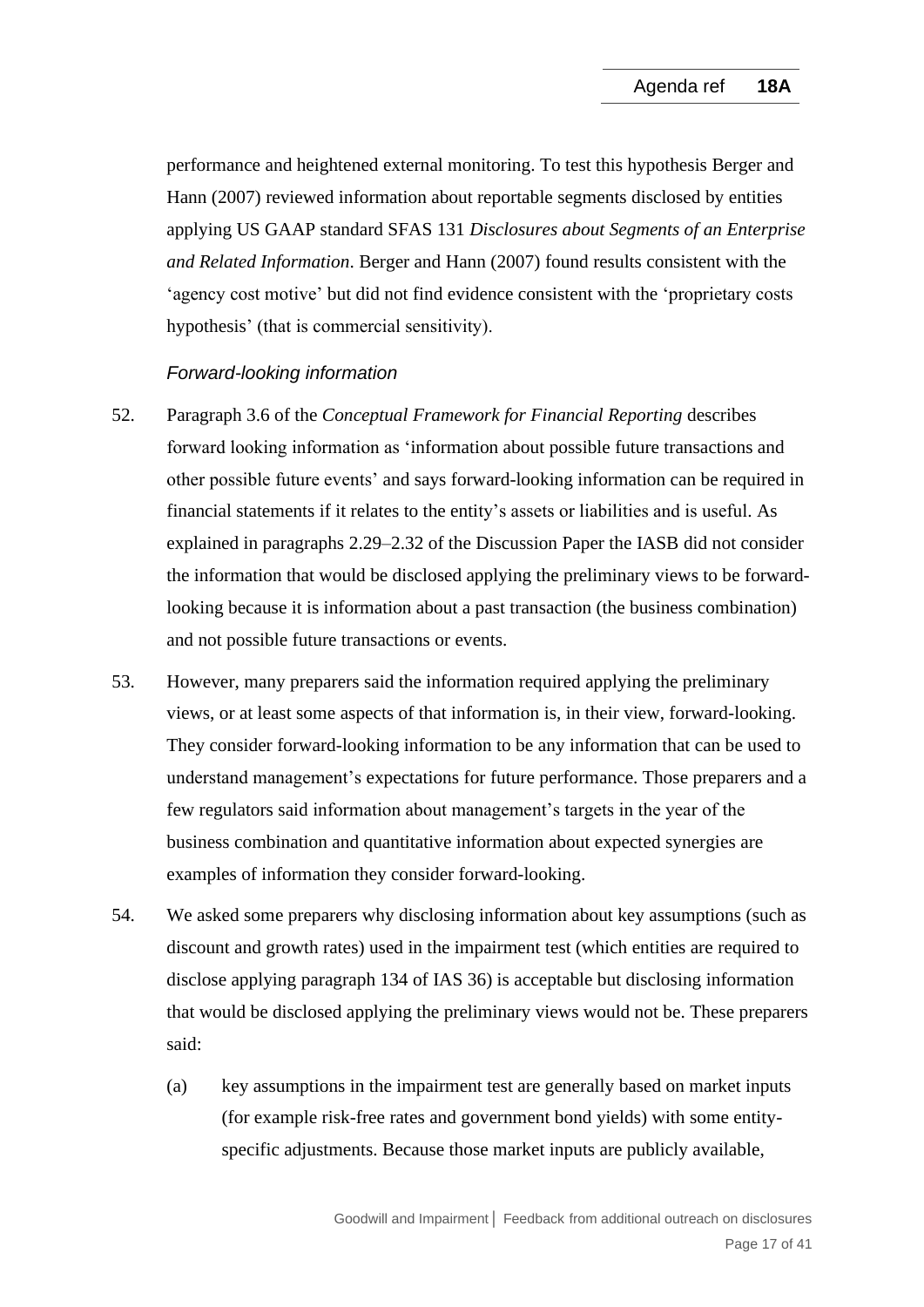disclosing information about key assumptions does not provide much information the market does not already know.

- (b) disclosing information such as discount rates in financial statements is usual business practice. Therefore, providing such information would not usually give rise to additional litigation risk.
- 55. ASAF members also discussed a similar question at their meeting in December 2021 (see Appendix B). One ASAF member said there is a difference between disclosing information about accounting estimates and management's targets in a business combination because accounting estimates directly underpin the measurement of an item in financial statements, while management's targets do not. However, one IASB member highlighted that management's targets are assumptions underpinning the price management would pay for a business combination. That price is reflected in the measurement of recognised assets and liabilities (including goodwill) arising from the business combination.
- 56. A few preparers and ASAF members who expressed concern about forward-looking information did so because, in their view, forward-looking information should be disclosed in management commentary rather than in financial statements.
- <span id="page-17-0"></span>57. In addition, a few regulators said some of the information required applying the preliminary views could be 'forward-looking' as defined in some jurisdictional regulations (such as information about management acquisition-date objectives for the business combination) and disclosing such forward-looking information could have regulatory implications. Outreach participants identified possible effects of disclosing forward-looking information in financial statements:
	- (a) most preparers expressing concern did so because of the additional litigation risk that could arise from disclosing the information in financial statements. Most of these preparers are listed in the US and qualify for 'safe-harbour' protection that applies to information disclosed in documents other than financial statements or prospectuses. 'Safe harbour' protection protects an entity from litigation from investors if forward-looking information disclosed in good faith differs from management's expectation. Our outreach identified that similar protection exists in Canada. In other jurisdictions, particularly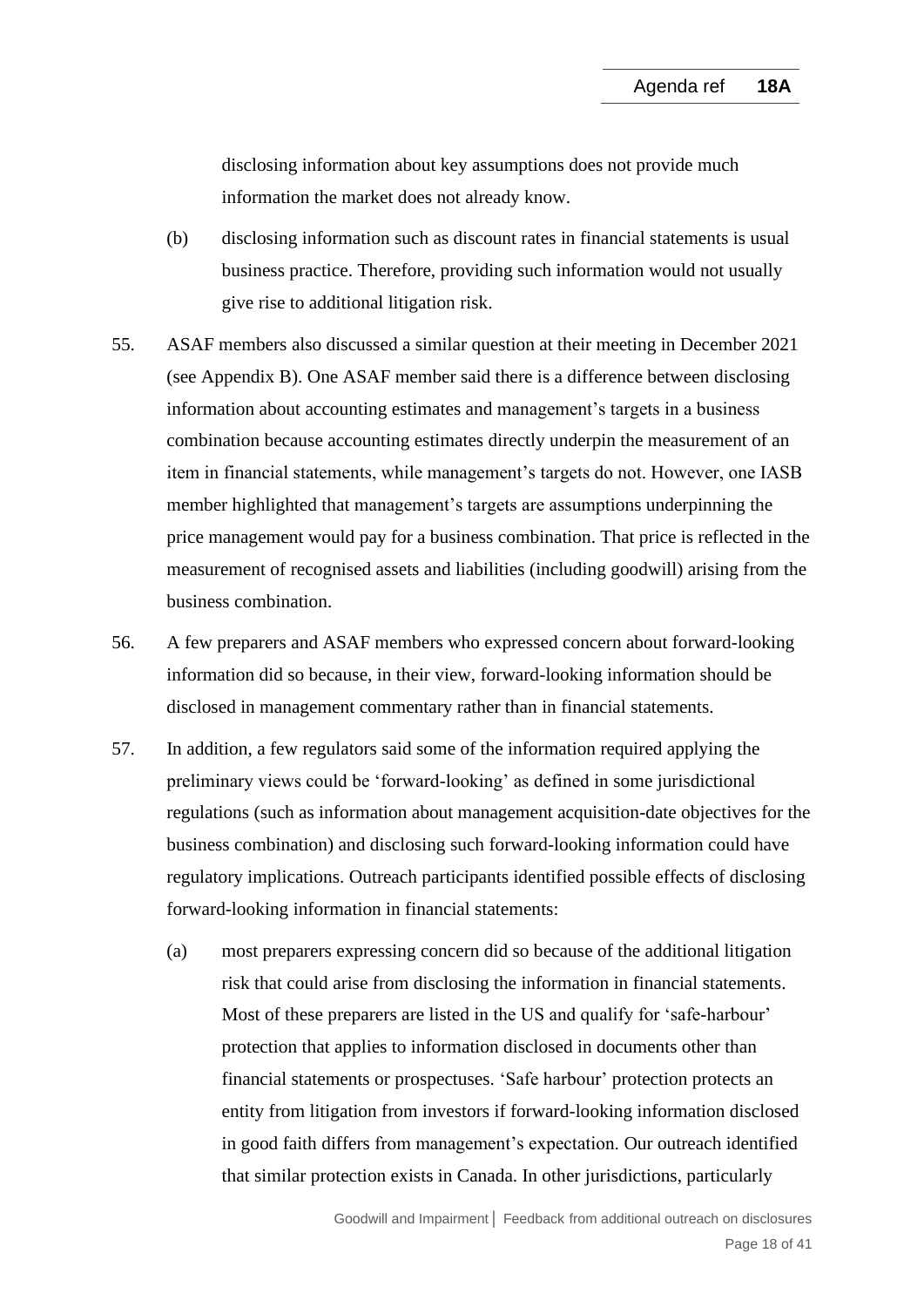Europe, preparers said they include a disclaimer about forward-looking information in management commentary and other documents but not in financial statements. However, feedback from some European regulators suggested that such disclaimers generally do not protect entities from litigation that may arise from disclosing forward-looking information.

- (b) some jurisdictions, for example Australia and Canada, have 'continuous disclosure requirements' related to forward-looking information. We understand that:
	- (i) Australian securities law requires an entity to disclose changes to previously disclosed targets. However, an Australian preparer participating in our outreach said they do not see this as a barrier to applying the preliminary views because the entity already discloses similar information outside financial statements and complies with local securities law in subsequent periods.
	- (ii) Canadian securities law requires an entity to disclose additional information about forward-looking information. This includes identifying that information as forward-looking, including a cautionary statement that results may differ and explaining the assumptions underpinning that information. In subsequent periods, if the entity determines it will not be able to achieve previously stated targets, the entity is required to update those targets. This is required in each filing of the entity's financial statements (on a quarterly basis). If the entity determines the targets are no longer achievable, it is required to formally withdraw those targets.
- 58. A few other preparers said they were not particularly concerned about disclosing information that could be forward-looking in financial statements. One preparer said there is a greater risk of adverse market reaction if an entity does not disclose such information on a timely basis to guide market expectations. Another preparer said if the preliminary views were adopted and endorsed in its jurisdiction, it is unlikely that following such rules would give rise to additional litigation risk.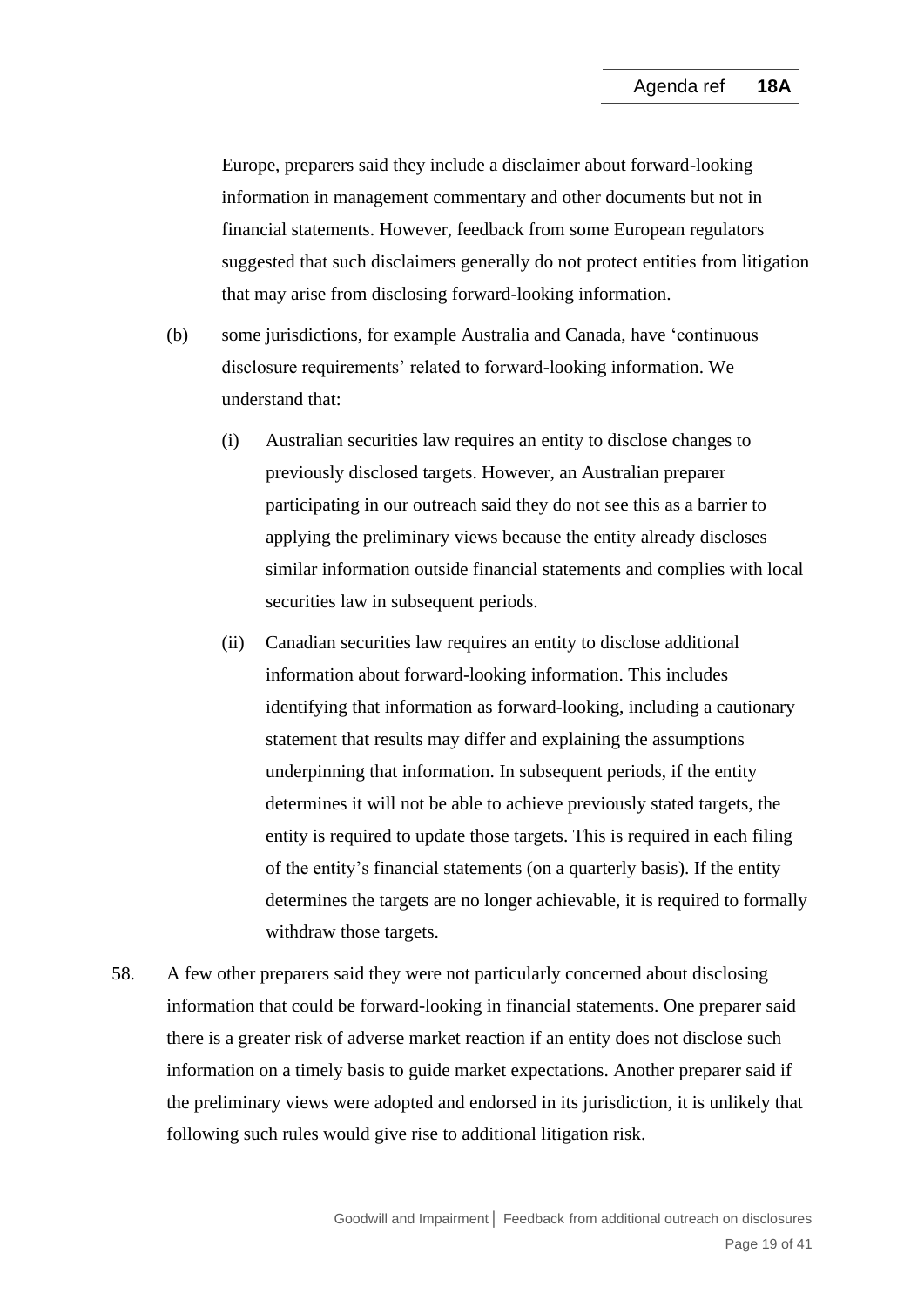<span id="page-19-0"></span>59. Other stakeholder types, including some regulators, said the lack of 'safe harbour' protection for information disclosed in financial statements should not be a barrier to requiring entities to disclose the information that would be required applying the preliminary views.

#### *Integration*

<span id="page-19-1"></span>60. In developing the Discussion Paper, the IASB heard concerns about the possibility of providing information about the extent to which management's objectives for a business combination are met if an acquired business is integrated into existing operations. Paragraphs 2.25–2.26 of the Discussion Paper state:

> 2.25 The Board's preliminary view would require companies to disclose information management uses to monitor the subsequent performance of an acquisition. If management plans to integrate an acquired business, it is possible that management plans to monitor the subsequent performance of the acquisition using information about the combined business. Companies would be required to disclose this combined information because management is using this combined information to understand how the acquisition is performing.

> 2.26 Depending on the relative sizes of the acquired business and the business into which it is integrated, management may receive some commentary explaining what the information about the combined business signals about the performance of the acquisition. This commentary would be provided so that management can understand whether the objectives set for the acquisition are being met. Companies would also be required to disclose this commentary if investors need it to understand whether those objectives are being met, because it is part of the information management is using to monitor the performance of the acquisition.

61. The staff examples illustrate situations in which an entity's management monitors the performance of a business combination by reviewing information about the operating segment into which an acquired business has been integrated.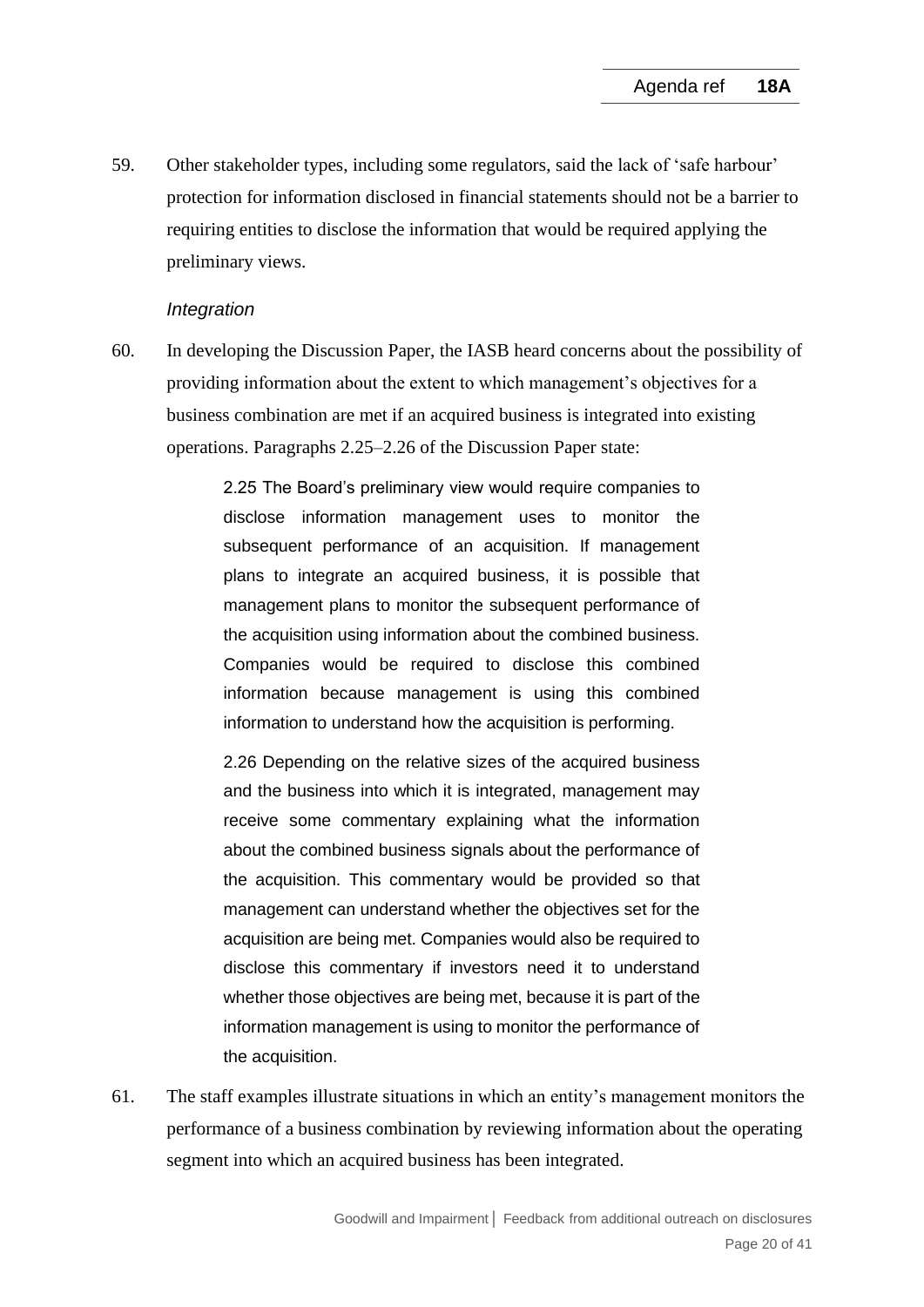- <span id="page-20-0"></span>62. Many preparers said when an acquired business is integrated, management review the subsequent performance of that business combination based on the combined business. However, those preparers said it would be difficult to determine whether the business combination is performing as intended and, consequently, whether the objectives of the business combination are met. For example, an entity might meet the target set for the combined business—this could be the case if both the acquired business and pre-existing operations have performed in line with expectations, or if, for example, the acquired business has performed below management's expectation, but that underperformance has been offset by overperformance of the pre-existing operations. Identifying whether, and to what extent, the performance of the acquired business met its objectives or contributed to the success of the combined business might be difficult.
- 63. A few users said the disclosures illustrated in the staff examples did not provide sufficient information about the incremental effect the business combination had on the entity. For example, in the first example, these investors said that they would like to know what the revenue and profit of segment Beta would have been without the business combination in order to better understand the incremental contribution of the business combination to the entity.
- 64. A few preparers, including a few preparers at the November 2021 GPF meeting, said the entity might integrate a significant acquired business into an existing business and monitor the acquired business at the operating segment level, or that the acquired business could itself be a new operating segment. These preparers said information about the subsequent performance of such significant business combinations that would be disclosed applying the preliminary views would be similar to that already disclosed applying IFRS 8 *Operating Segments*. Those preparers:
	- (a) questioned whether the information disclosed in subsequent periods applying the preliminary views would provide additional useful information; and
	- (b) said information about management's targets for reportable segments that would be disclosed in the year of the business combination applying the preliminary view is 'internal information' that should not be disclosed.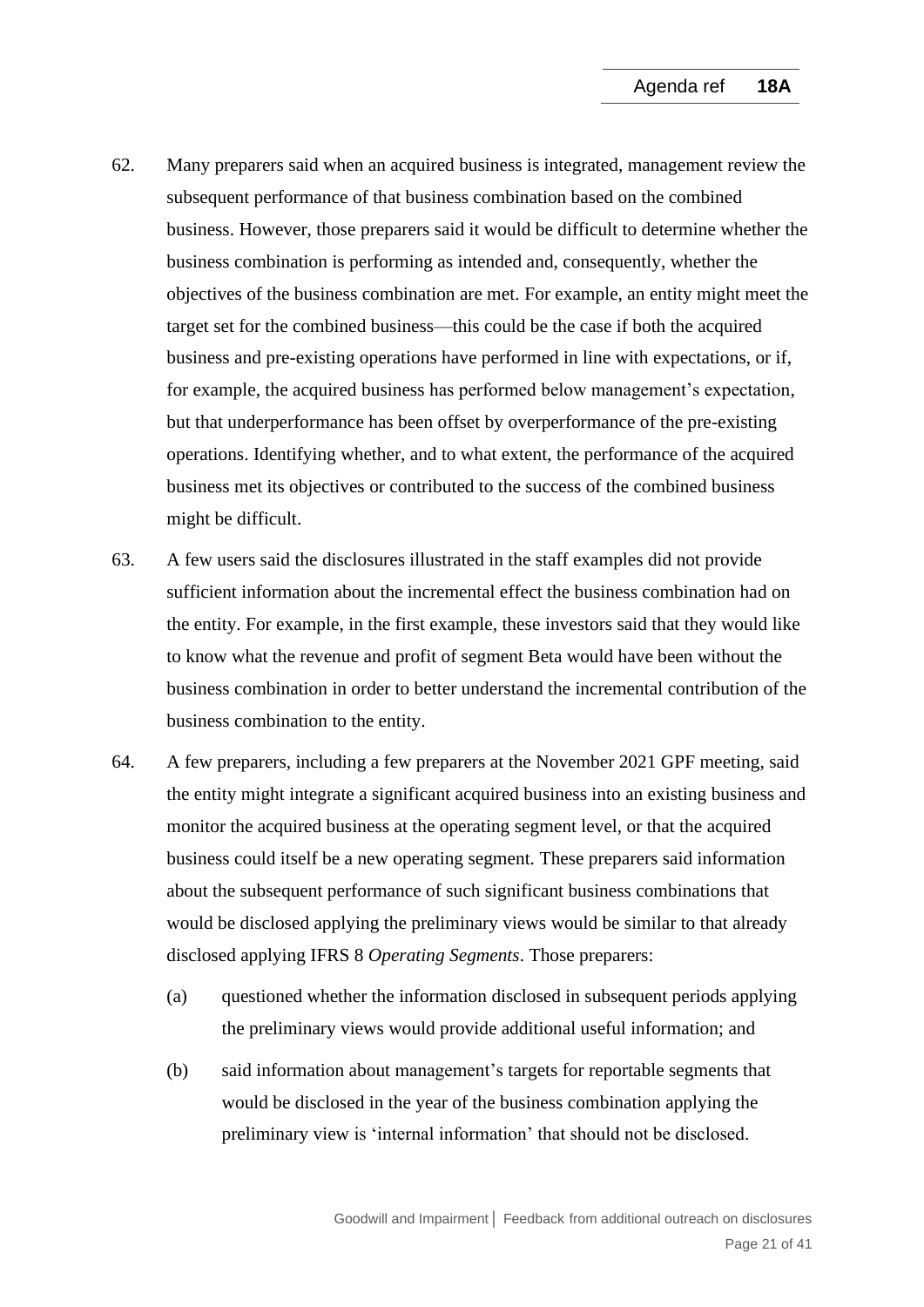- 65. Some preparers said there can be a disconnect between the information an entity's management reviews at the time of a business combination and information management subsequently reviews. For example, some preparers said an entity's internal mergers and acquisitions team is likely to prepare information for management at the time of the business combination. Such information usually includes information about the expected future performance of the business combination that justifies the purchase price. However, in subsequent periods, an entity's CODM generally reviews only annual budgets. For particularly large business combinations, the budget for the period in which the business combination occurs might be updated to reflect the expected contribution of the business combination for the remainder of that period. However, after that period management would review only updated budgets for the combined business. Management would not usually subsequently review or compare the actual subsequent performance of the business combinations to the management's initial expectations at the time of the business combination.
- <span id="page-21-0"></span>66. A few preparers asked what an entity would disclose as its targets for each business combination if the entity undertook several business combinations in one reporting period, all of which affected the same integrated business reporting unit (for example, the same operating segment).

#### *Auditability*

- <span id="page-21-1"></span>67. Many preparers, some ASAF members and one auditor said some of the information that would be required applying the preliminary views could be difficult to audit because:
	- (a) metrics could be subjective and could require significant judgement. In particular, some preparers said 'non-financial' or 'non-GAAP' metrics, such as market share, could be difficult to audit. IFRS Accounting Standards do not define such metrics and the calculation of those metrics may vary between entities. Preparers who raised this said entities might need to spend a significant amount of time and effort with auditors to help them audit such information.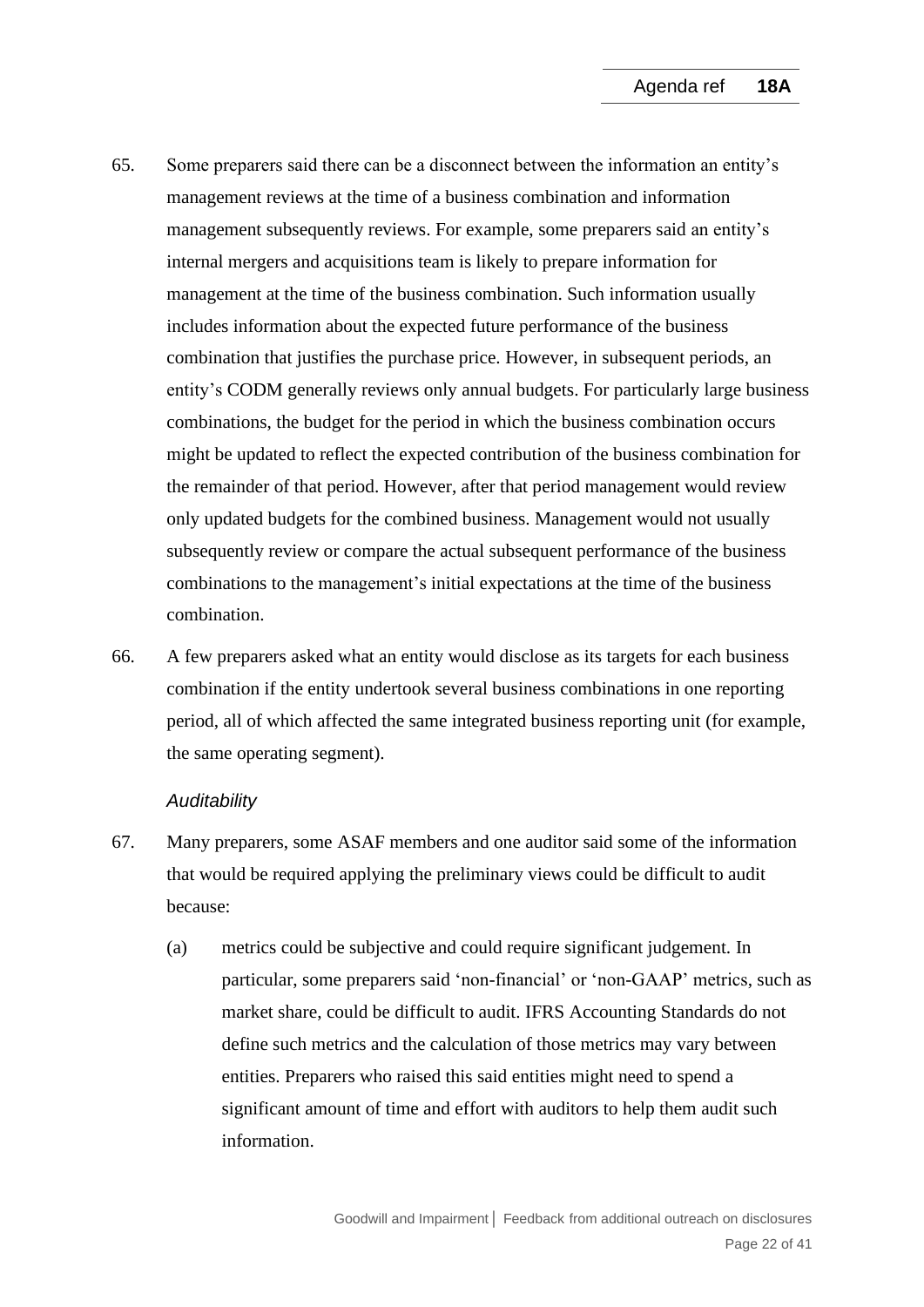- (b) it might be difficult to assess whether, and to what extent, subsequent performance of a business unit into which an acquired business is integrated results from the performance of the business combination (see paragraph [62\)](#page-20-0).
- (c) the level of precision required for information used by management when assessing potential business combinations is generally lower than what would be acceptable for information disclosed in financial statements. Preparers who said this explained that management might be willing to accept a higher risk, and consequently, a lower level of precision in the related information when pursuing business combinations. However, that level of risk and imprecision may be unacceptable to auditors and management for financial reporting due to their legal responsibilities in respect of financial statements.
- 68. Most auditors said the information that would be required applying the preliminary views would be difficult to audit but would be manageable, particularly if the scope of the audit work in the year of a business combinations would include auditing only that the disclosed objectives and metrics are those used by management internally to monitor the business combination. Auditors would not be able to assess whether those objectives and metrics are appropriate, reasonable or attainable. Auditors were concerned that their audit could be interpreted as providing assurance over the appropriateness, reasonableness and attainability of the objectives and metrics, potentially creating a gap between the information audited and expectations of what has been audited (expectation gap).
- 69. We asked auditors whether and how auditing the information that would be disclosed applying the preliminary views would differ from auditing impairment tests performed by entities. They said auditing the information that would be disclosed applying the preliminary views would be more difficult because:
	- (a) inputs into the impairment test are generally provided by finance personnel and are subject to good internal controls. Auditors can test and rely on these controls. Similar levels of internal control might not exist for information that would be disclosed applying the preliminary views.
	- (b) key assumptions in impairment tests (such as discount rates) rely significantly on market-based inputs (see paragraph [54\)](#page-16-1) and are therefore less complex to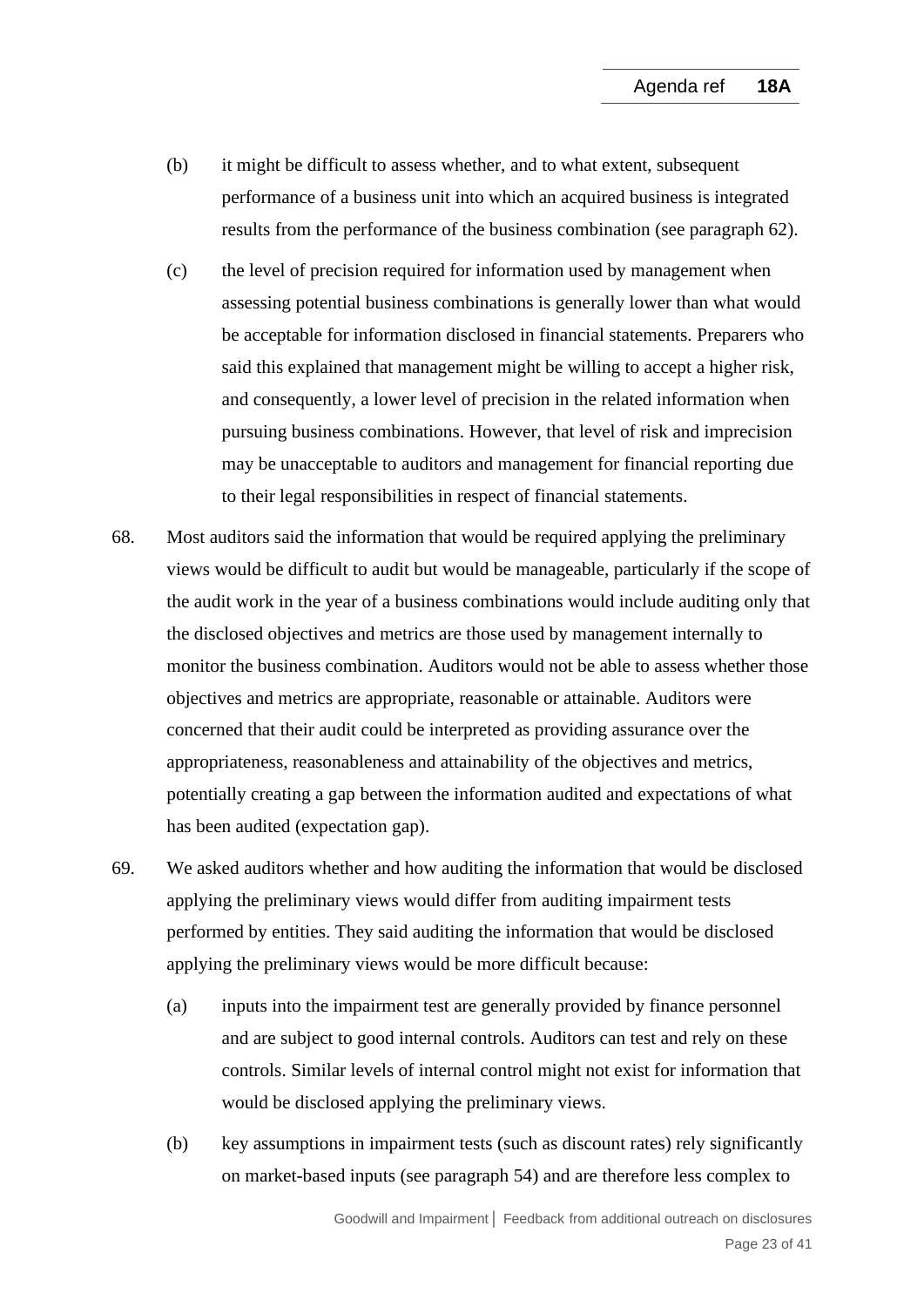audit than information that would be disclosed applying the preliminary views (which would involve more judgement).

- <span id="page-23-0"></span>70. Some preparers and most auditors said the concern about auditing the information relates to the cost of auditing, rather than the ability to perform an audit because:
	- (a) the auditor could be required to perform additional audit work, including audit of controls, especially for metrics not typically produced by financial reporting systems tested by auditors. For example, a few auditors and preparers said this would be the case for the metric about average active users of an entity's service platform (see second staff example).
	- (b) the auditor might charge higher audit fees as a result of being exposed to extra litigation risk.

# **Other comments**

- 71. During outreach respondents also:
	- (a) provided suggestions on how to address the practical concerns (paragraphs [72–](#page-23-1) [86\)](#page-27-0); and
	- (b) commented on other matters (paragraph [87\)](#page-27-1).

# *Respondents' suggestions*

- <span id="page-23-1"></span>72. Many respondents suggested ways to address preparers' concerns while providing users with better information about business combinations, including:
	- (a) requiring information for only 'significant' business combinations (paragraphs [74–](#page-24-0)[76\)](#page-24-1);
	- (b) requiring disclosure of the information in management commentary (paragraph [77\)](#page-25-0);
	- (c) permitting disclosure of information about management's targets as a range (paragraphs [78–](#page-25-1)[80\)](#page-26-0);
	- (d) not requiring information about management's targets (paragraphs [81](#page-26-1)[–85\)](#page-27-2); and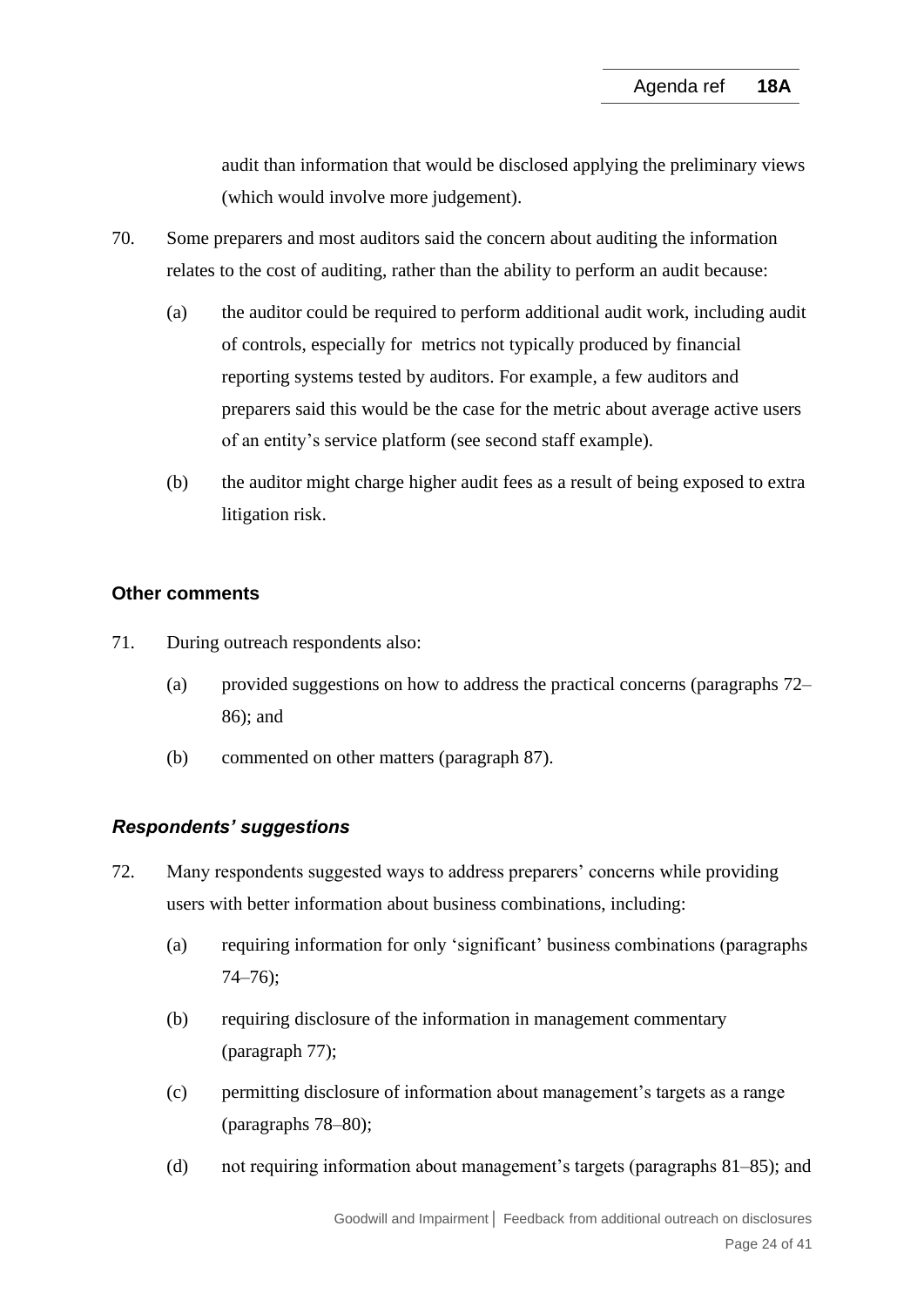- (e) reintroducing amortisation of goodwill (paragraph [86\)](#page-27-0).
- 73. Agenda Paper 18B discusses our suggestions on possible ways forward. We considered respondents' suggestions when developing possible alternatives in that paper.

#### *'Significant' business combinations*

- <span id="page-24-0"></span>74. Some preparers, including some that said information illustrated in the staff examples is commercially sensitive, disclose information similar to that illustrated in the staff examples outside financial statements. These preparers said they typically disclose information for 'significant' business combinations because the market would penalise them for failing to do so. For these preparers, the cost of not providing such information for those 'significant' business combinations is higher than any potential cost of disclosing commercially sensitive information.
- 75. Some preparers said:
	- (a) using an entity's CODM as the threshold to determine whether an entity is required to disclose information about a business combination would require them to disclose information about smaller business combinations and that would not meet that cost benefit balance; and
	- (b) applying the IASB's preliminary views would take away management's ability to decide which business combinations are 'significant' and what kind of information management would provide, if any, for each of those business combinations.
- <span id="page-24-1"></span>76. A few preparers and one auditor supported the preliminary view to use CODM as the threshold. These respondents said using CODM as the threshold is a practical approach to balancing users' need for additional information without over-burdening preparers.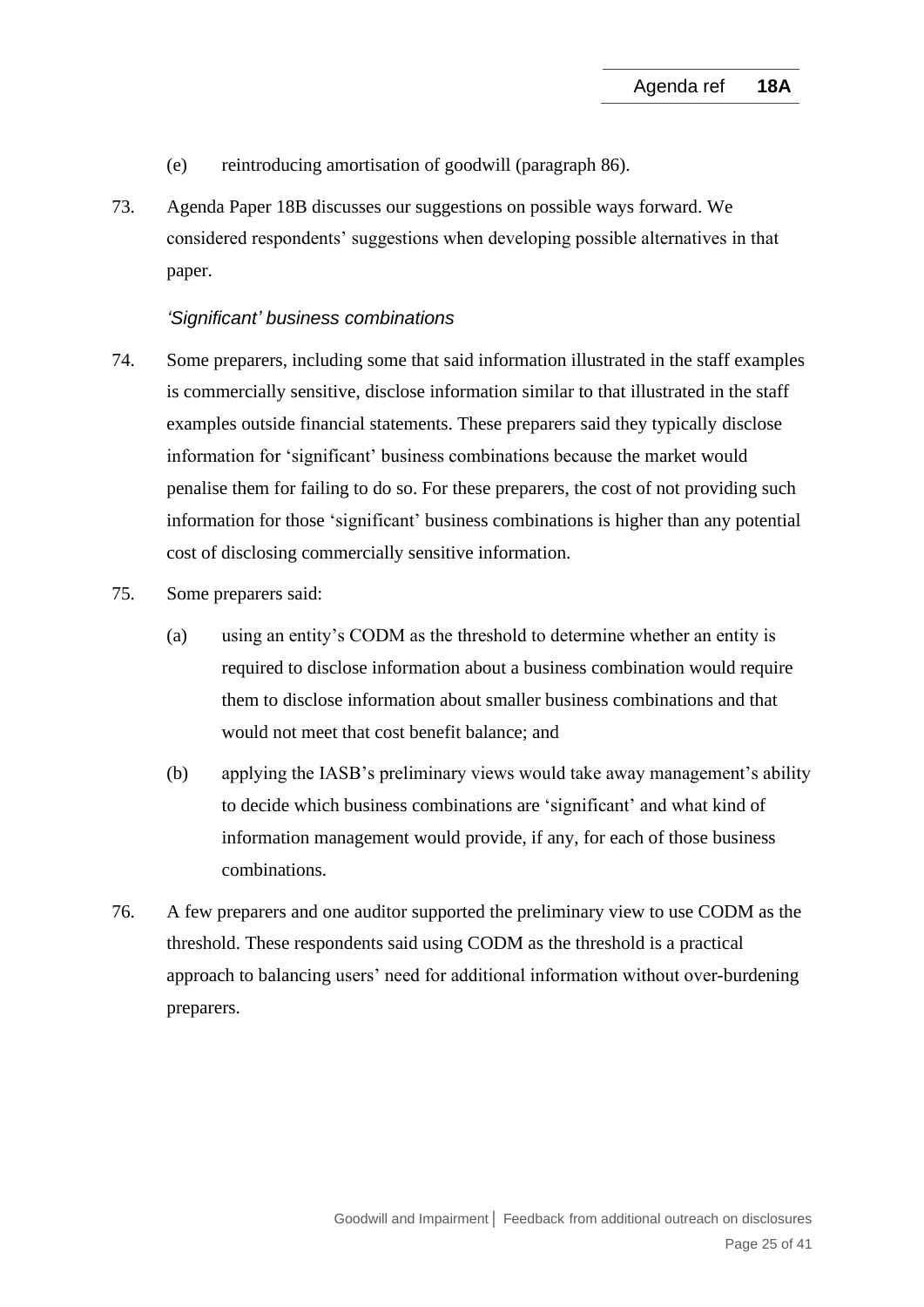#### *Management commentary*

- <span id="page-25-0"></span>77. Many preparers and a few ASAF members said the information required applying the preliminary views should be disclosed in management commentary rather than in financial statements.<sup>6</sup> Their reasons included:
	- (a) information in management commentary would be unaudited—a few preparers said disclosing the information in management commentary would avoid auditability concerns (see paragraphs [67](#page-21-1)[–70\)](#page-23-0). However, German preparers said in their jurisdiction information in management commentary is subject to the same audit requirements as financial statements.
	- (b) reduced litigation risk—some jurisdictions protect entities from litigation in respect of information disclosed in management commentary but not in financial statements (see paragraph [57\)](#page-17-0). Some stakeholders said an entity might be willing to disclose better information if the entity is able to use that protection.
	- (c) avoid duplication—a few preparers said entities already disclose information similar to that required by the preliminary views in management commentary.
	- (d) the nature of the information—the information required applying the preliminary views represents management's view of a business combination and therefore belongs in management commentary.

#### *Disclosing a range*

<span id="page-25-1"></span>78. Paragraph 2.66 of the Discussion Paper notes an entity could provide quantitative information about expected synergies as a range rather than a point estimate. The Discussion Paper is silent on whether an entity would be able to provide quantitative information about acquisition date metrics as a range.

<sup>6</sup> At its October 2021 meeting, the IASB tentatively decided that, based on the *Conceptual Framework for Financial Reporting*, information that would be disclosed applying the preliminary views can be required in financial statements.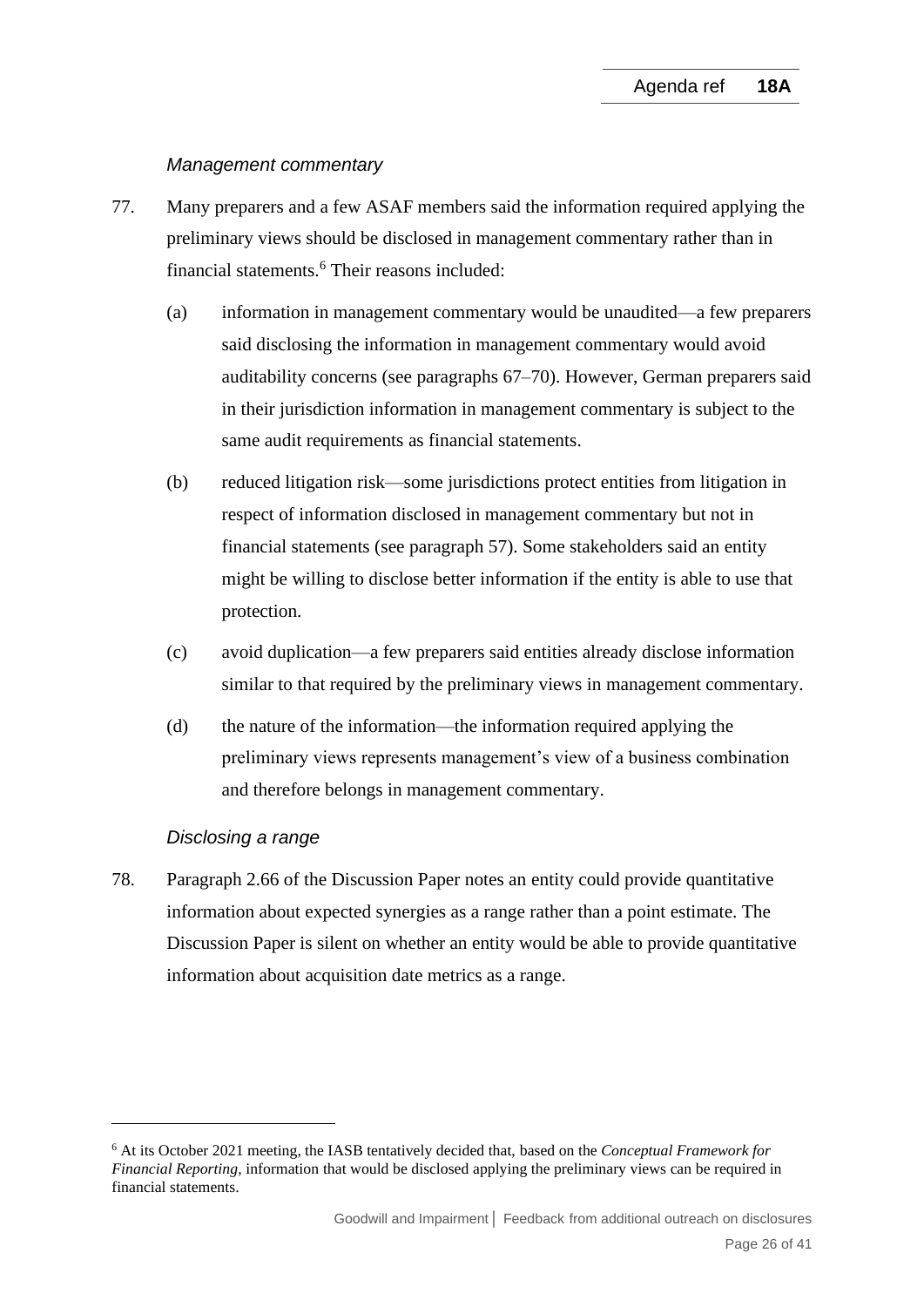- 79. Many preparers and some auditors suggested allowing entities to disclose a range rather than a point estimate for acquisition date metrics and expected synergies from a business combination. Those participants said:
	- (a) a range might be less commercially sensitive than a point estimate.
	- (b) because of the inherent, and often significant, uncertainty in an entity's ability to achieve management objectives and expected synergies for business combinations, management is likely to be more willing to disclose that information as a range rather than a point estimate. This might also help with auditability concerns because a range allows for a greater margin for error than a point estimate.
- <span id="page-26-0"></span>80. A few users also acknowledged the difficulty entities may have in providing a single point estimate for targets and would accept disclosure of a range.

#### *Not requiring quantitative information about targets*

- <span id="page-26-1"></span>81. Many preparers suggested allowing entities to provide qualitative information about management targets rather than requiring entities to provide quantitative information. In their view, qualitative information about management targets is less commercially sensitive, less likely to be considered forward-looking and would be easier to audit.
- 82. In its October 2021 meeting, the IASB discussed a possible way to mitigate preparers' concerns about commercial sensitivity and forward-looking information by not requiring entities to disclose quantitative information about management's objectives and expected synergies in the financial period in which the business combination occurs (see paragraph 26–31 of [Agenda Paper 18B](https://www.ifrs.org/content/dam/ifrs/meetings/2021/october/iasb/ap18b-goodwill-impairment-practical-challenges-for-forward-looking-information.pdf) to the IASB's October 2021 meeting). However, in subsequent periods an entity would be required to disclose the actual figure for the metric management used to monitor the business combination and whether that performance met management's initial expectations.
- 83. A few preparers said such an approach would not address concerns about integration preventing information about the subsequent performance of business combinations from being measured and disclosed (see paragraphs [60–](#page-19-1)[66\)](#page-21-0). One preparer said it is easier to disclose information about acquisition date targets than to disclose information about the subsequent achievement of those targets. Entities often have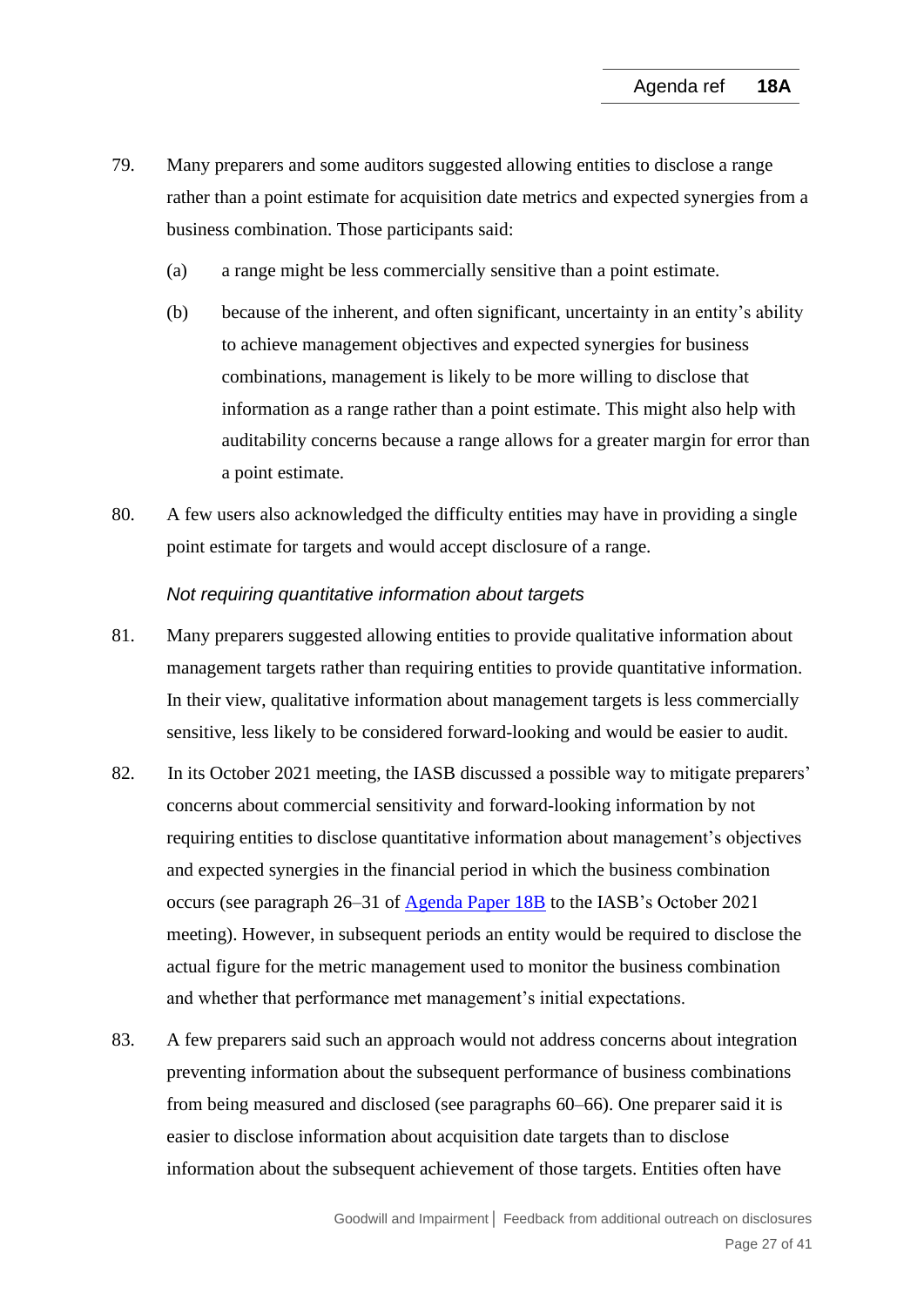documentary evidence of valuation models used to determine the transaction price, which could be used to support disclosure of acquisition date targets and objectives. Such evidence may not always exist for the subsequent achievement of targets, particularly when an acquired business is integrated.

- 84. Some users said without knowing management's acquisition date target for the business combination, they will not be able to assess whether the entity has paid the right price for a business combination (one of the additional disclosure objectives identified in the Discussion Paper). However, one user said this approach would be acceptable because they do not place much reliance on management's targets when analysing the value of the entity. That user said they focus on the return on investment and an entity should be required to disclose the return on investment for business combinations.
- <span id="page-27-2"></span>85. One user said not disclosing the initial target but disclosing in subsequent years whether the target was met would put additional pressure on auditors to be able to confirm management's initial targets.

#### *Reintroduce amortisation of goodwill*

- <span id="page-27-0"></span>86. A few preparers suggested reintroducing amortisation of goodwill instead of requiring additional disclosures about business combinations because, in their view:
	- (a) doing so would avoid requiring entities to disclose commercially sensitive information; and
	- (b) recognising an amortisation expense more effectively holds management to account for a business combination because the entity would be required to generate sufficient returns to be profitable in the light of the additional amortisation expense.

# *Other comments*

- <span id="page-27-1"></span>87. Other comments from participants included:
	- (a) some preparers suggested providing extensive examples illustrating how an entity should disclose the information that would be required applying the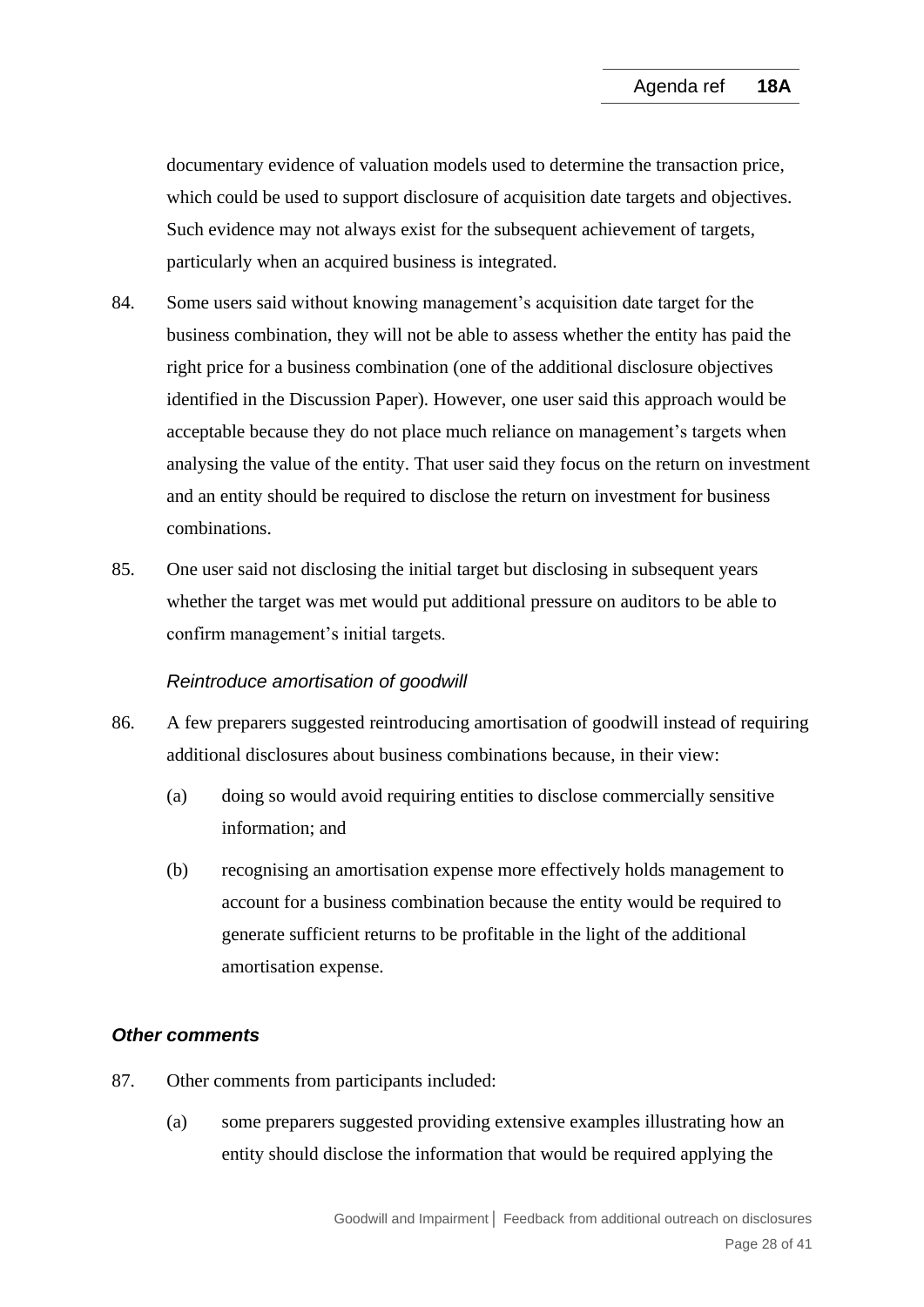preliminary views in different scenarios. For example, some preparers suggested providing an example illustrating what an entity should disclose if a business combination failed.

- (b) a few preparers acknowledged users' need for better information about business combinations. However, these preparers asked why improved disclosures should be required only for business combinations and not also for other types of transactions (such as capital expenditures).
- (c) some participants highlighted other aspects to consider including:
	- (i) whether, and if so, how, the preliminary views should apply in interim financial statements;
	- (ii) how an entity should apply the preliminary views in subsidiaries' financial statements; and
	- (iii) transition arrangements.

# **Question for the IASB**

Do IASB members have any comments or questions on the feedback discussed in this paper? Specifically:

(a) is there any feedback that is unclear?

(b) are there any points you would like staff to research further prior to a decision on whether to proceed with its preliminary views to add disclosure requirements for entities to provide information about the subsequent performance of business combinations and quantitative information about expected synergies?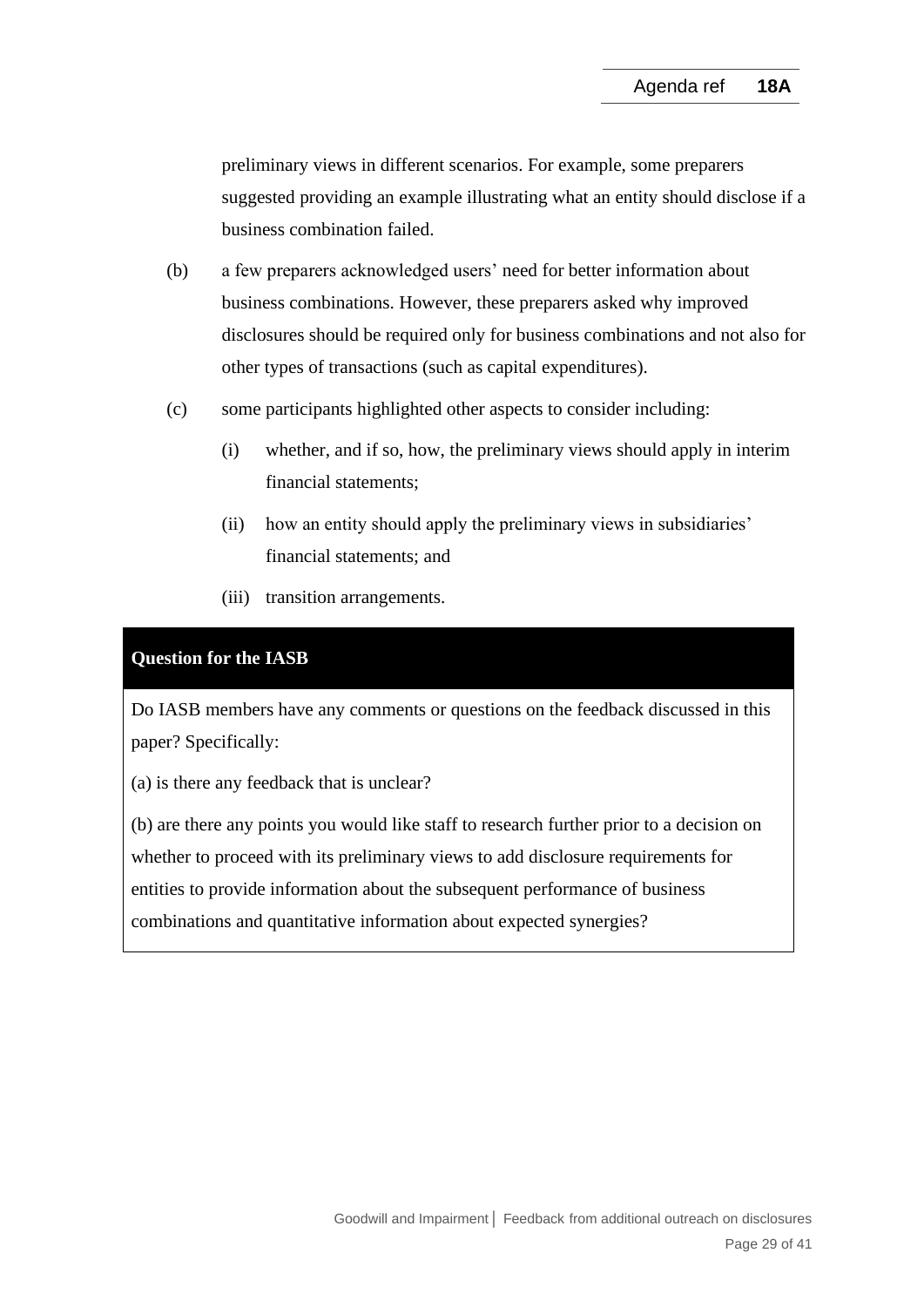### **Appendix A—Availability of information**

- A1. During outreach we asked preparers whether information similar to that included in the background section of the staff examples is available internally:
	- (a) at the time of a business combination (paragraphs [A2–](#page-29-0)[A4\)](#page-29-1); and
	- (b) in subsequent periods (paragraphs [A5](#page-29-2)[–A8\)](#page-30-0).

### *Information at the time of the business combination*

- <span id="page-29-0"></span>A2. Most preparers said information is available at the time of the business combination. A few preparers said while such information might exist, the business objectives and targets may not be as detailed or quantified as in the staff examples.
- A3. A few preparers said entities use internal valuation models, which use management's plans and objectives as inputs, to derive an acceptable base-line price which forms the starting point for negotiations. The actual price paid could often be different due to negotiation dynamics. Therefore, management's valuation for a business combination might not always reflect the purchase price.
- <span id="page-29-1"></span>A4. Outreach participants also provided us with information about the approval and review process for business combinations. Business combination proposals are usually prepared by the relevant business segment, or a dedicated merger and acquisition department. Depending on the size of the business combination, it may be authorised by the CODM or another level of management. For smaller business combinations, approval from a lower level of management might suffice. One preparer said its CODM is not the highest level of management within the entity, and that for large acquisitions, approval is needed from the entity's board of directors that sits above the CODM.

#### *Information in subsequent periods*

<span id="page-29-2"></span>A5. The IASB's preliminary view would require entities to disclose information used by the entity's CODM to assess the performance of a business combination.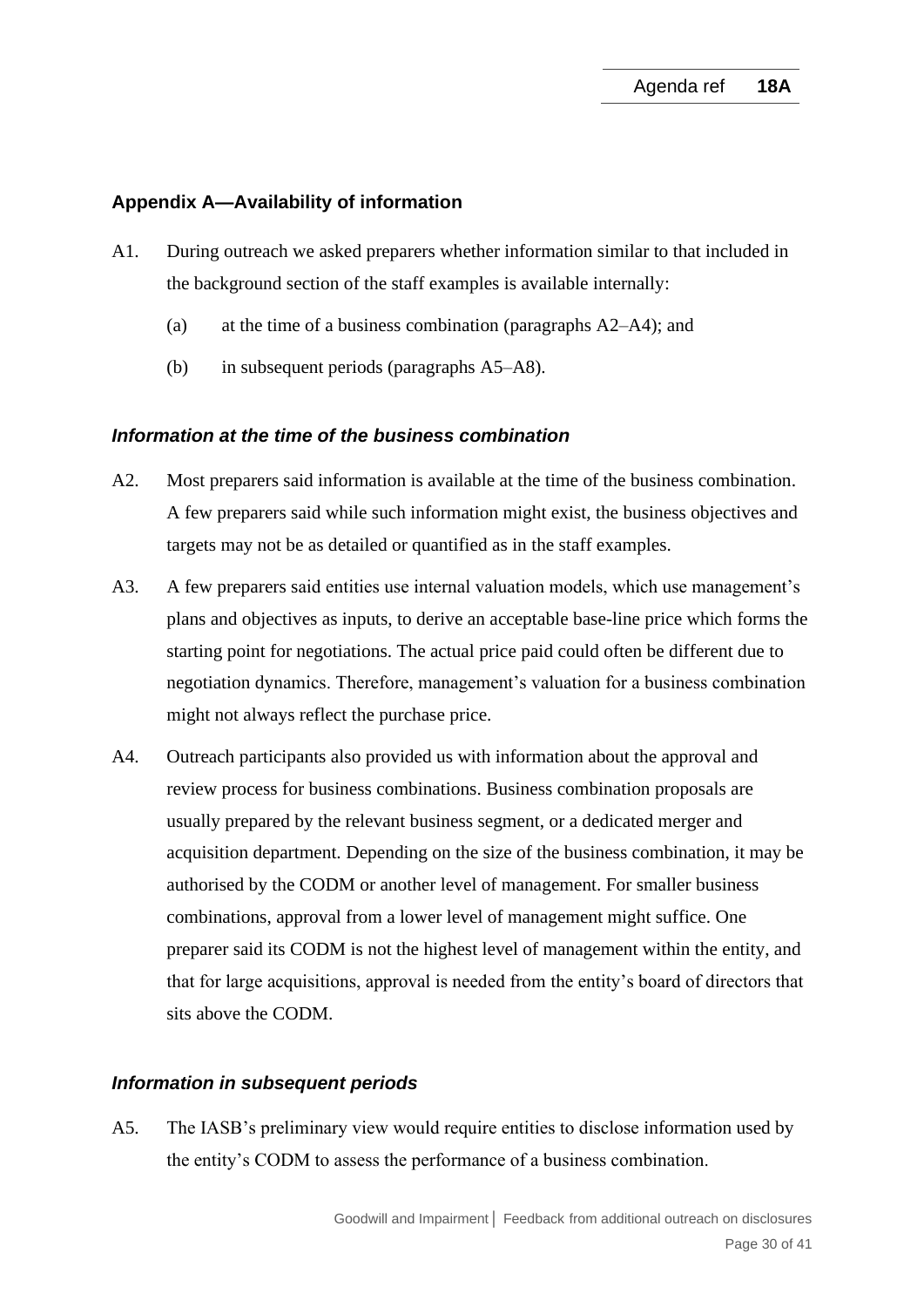- A6. Almost all preparers said their CODM reviews some business combinations and therefore for some business combinations the information about subsequent performance that would be required applying the preliminary views is available. However, many preparers said the review of subsequent performance of business combinations may be performed by a lower level of management than the CODM. The CODM would review the performance of business units and would not normally review the performance of an individual business combination. In their view:
	- (a) an acquired business is often quickly integrated into existing operations. Management's targets are set for the combined business and the performance of the acquired business is included and reviewed as part of that combined business.
	- (b) the role of a CODM is future-oriented and it is reasonable for a CODM to delegate the responsibility to monitor and review the performance of individual business combinations. Some preparers said their CODM reviews the performance of a specific business combination only if performance is not according to plans. Applying the preliminary views could produce counterintuitive results in such a situation because an entity would be required to disclose that its CODM is not monitoring a business combination (implying poor management stewardship of the entity's resources) when that business combination was performing in line with expectations, and that the CODM is reviewing a business combination (which implies good stewardship) when that business combination is performing badly.
- A7. A few preparers said an entity might perform a one-off targeted review of the performance of the business combination for significant business combinations. This kind of review typically takes place a few years after the business combination.
- <span id="page-30-0"></span>A8. A few participants said the IASB should consider what constitutes 'monitoring' of a business combination by a CODM. One preparer said, in its view, the entity's CODM reviews the performance of a business combination only if the reports reviewed by the CODM include substantive analysis of the performance and business plans for the business combination. One preparer said an entity's business plans could change over time after a business combination occurs, and that the original metric or target may no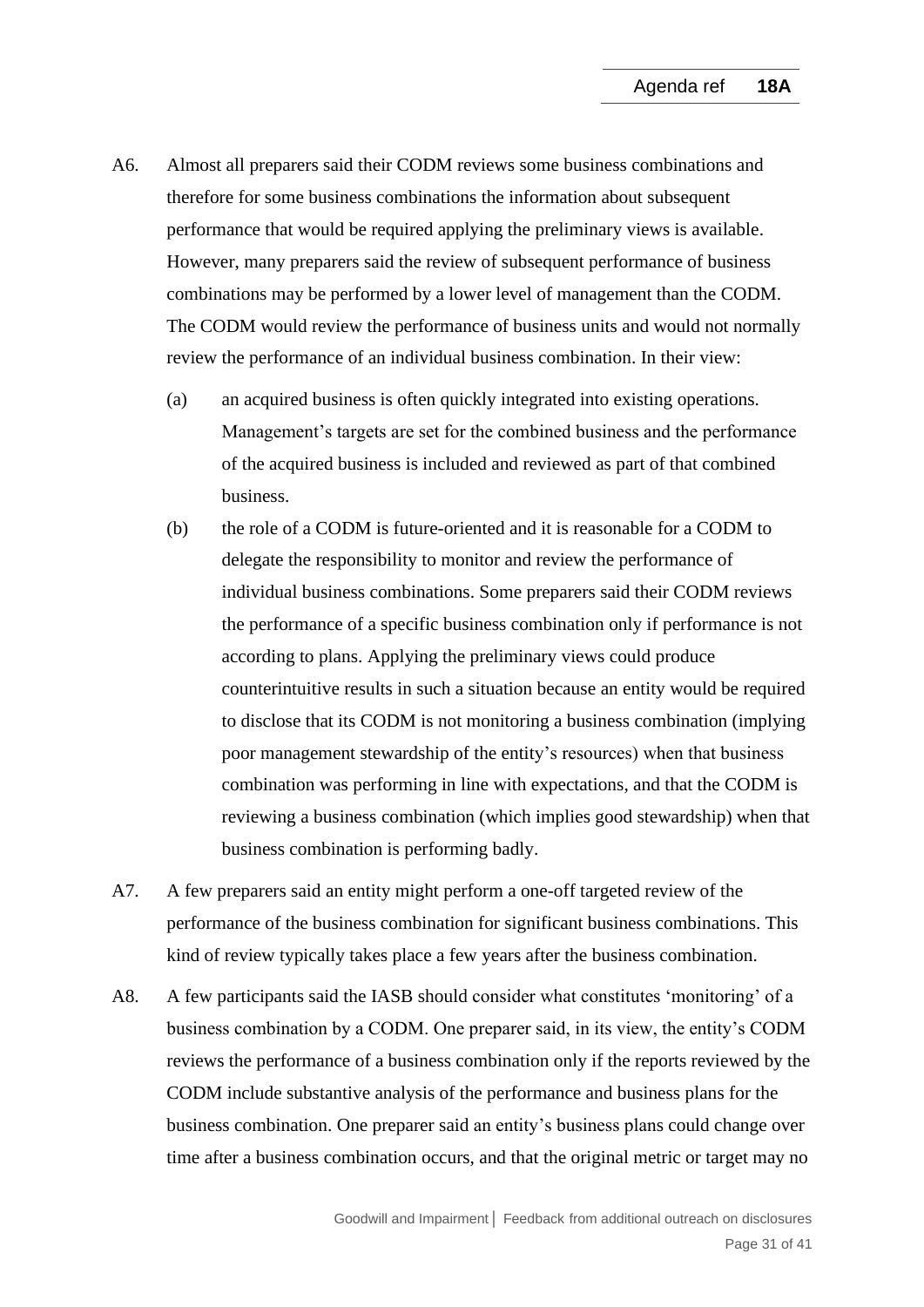longer be applicable. If the entity is required to disclose information based on the original metric, the entity might need to produce that information solely for financial reporting. This would not be in line with the management approach outlined in the preliminary views.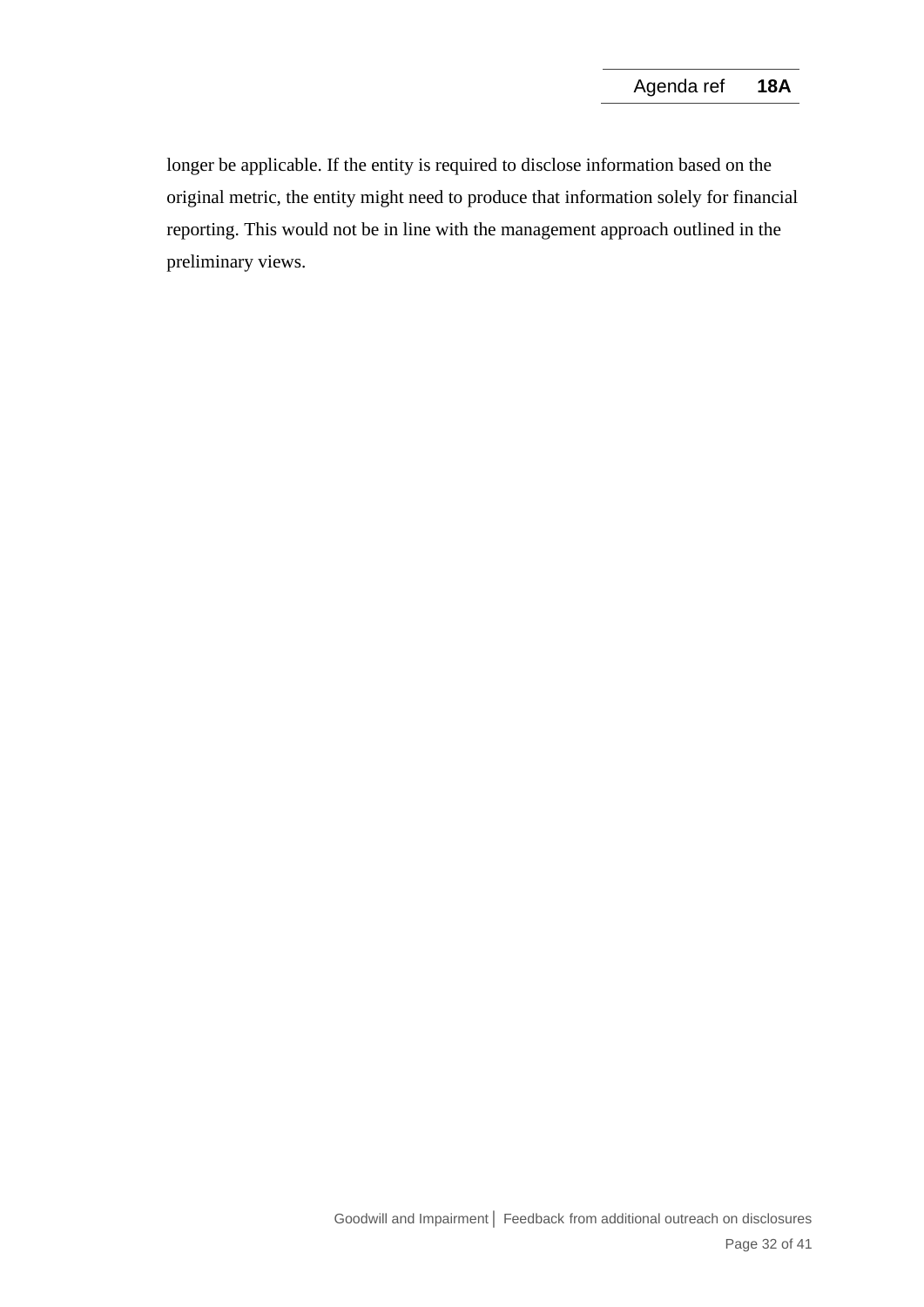# **Appendix B—Feedback from the Accounting Standards Advisory Forum (ASAF) meeting in December 2021**

- B1. The objective of this session was to update ASAF members on the IASB's recent discussions, and to obtain feedback from ASAF members on staff examples illustrating the information the staff expect an entity to disclose when applying the IASB's preliminary views about adding disclosure requirements to IFRS 3 *Business Combinations*. The staff asked for ASAF members' views on their discussions with their stakeholders about:
	- (a) whether the aggregation of information in the disclosures section of the staff examples, compared to the background section, achieves the right balance between providing useful information to users of financial statements and not disclosing information that is too commercially sensitive (paragraphs [B2–](#page-32-0) [B12\)](#page-34-0);
	- (b) whether, considering legislation and regulations in their jurisdictions, any information in the disclosure section would raise significant additional litigation risk if disclosed in financial statements and why (paragraphs [B13–](#page-34-1) [B17\)](#page-35-0); and
	- (c) other comments on the staff examples (paragraphs [B18–](#page-35-1)[B22\)](#page-36-0).

# *Commercial sensitivity*

#### *General feedback*

- <span id="page-32-0"></span>B2. The AcSB and EFRAG members said the staff examples were useful but simplistic illustrations. The EFRAG member said it would be useful to include examples that address concerns about commercial sensitivity by including commercially sensitive information in the underlying fact patterns. For example, illustrating a fact pattern in which an entity acquires a business to obtain sufficient market power to set monopolistic prices.
- B3. The AcSB member said there is a natural tension between feedback from preparers and users. The AcSB member also said that, to try to bridge that tension, it might be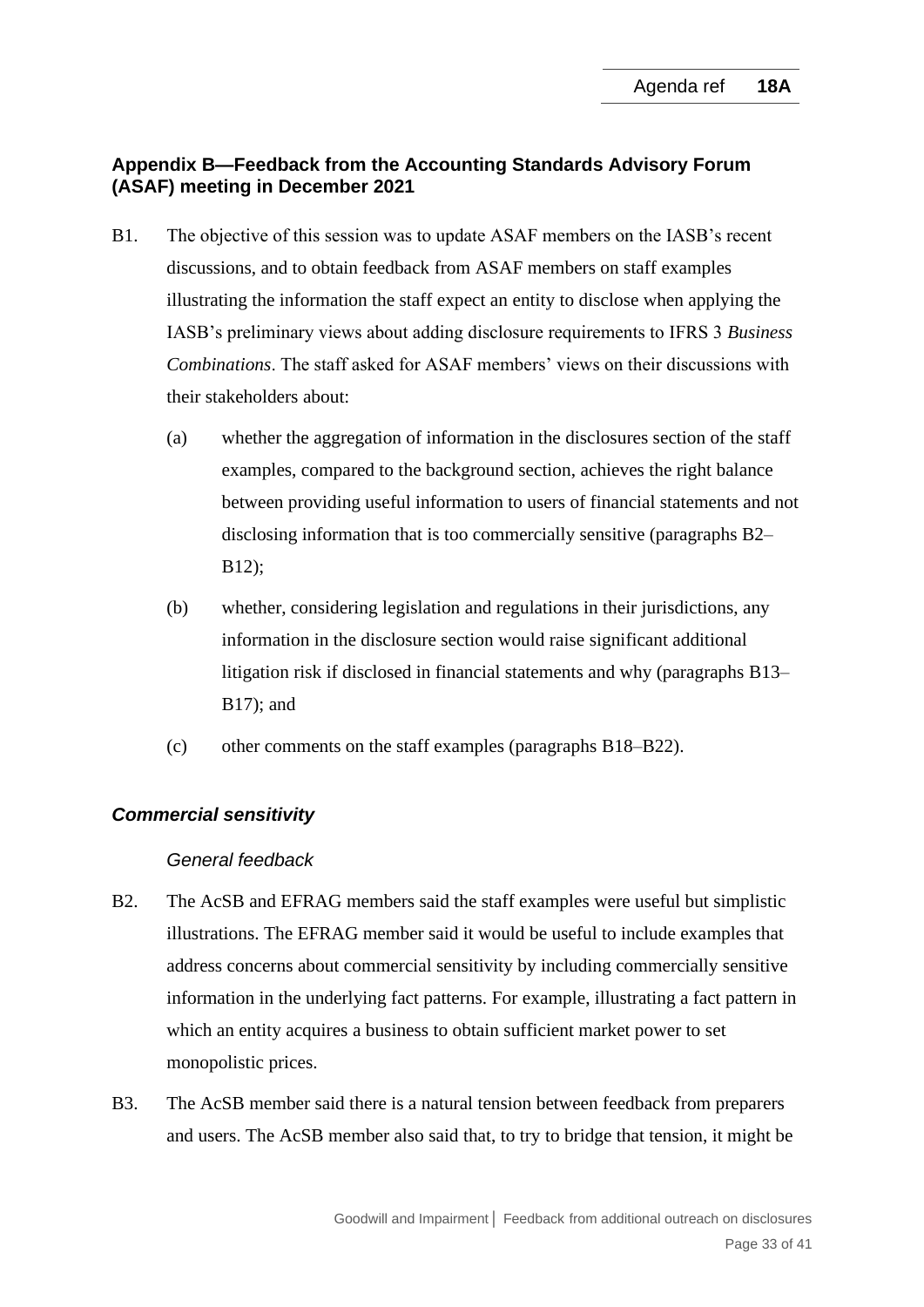worth considering statements management makes about a business combination in investor roadshows.

### *Preparer feedback*

- B4. The ANC, AOSSG, ASBJ, KASB and OIC members reported that preparers in their jurisdictions said some or all information in the staff examples is, in their view, commercially sensitive. The ANC member said preparers in his jurisdiction expressed concern that information in the staff examples could provide competitors with insights into the entity's strategy and potential future business combinations.
- B5. The ASBJ member said the staff examples helped preparers in his jurisdiction better understand the IASB's preliminary views and reduced some concerns about commercial sensitivity. However, the ASBJ member said some concerns about commercial sensitivity remain.
- B6. ASAF members mentioned aspects of the staff examples that preparers in their jurisdictions said could be commercially sensitive:
	- (a) numerical information about management's objectives;
	- (b) non-financial metrics;
	- (c) market share information;
	- (d) information about employment;
	- (e) quantitative information about expected synergies; and
	- (f) qualitative information about synergies because such information is often perceived as relating to redundancies.
- B7. The ARD member said quantitative information could be commercially sensitive. The KASB member said it would be possible to disclose qualitative information but preparers would be sceptical as to whether qualitative information alone would be useful to users.
- B8. The AcSB and ARD members said it is difficult to determine whether the preliminary views would require the disclosure of commercially sensitive information because whether information is sensitive depends on the facts and circumstances.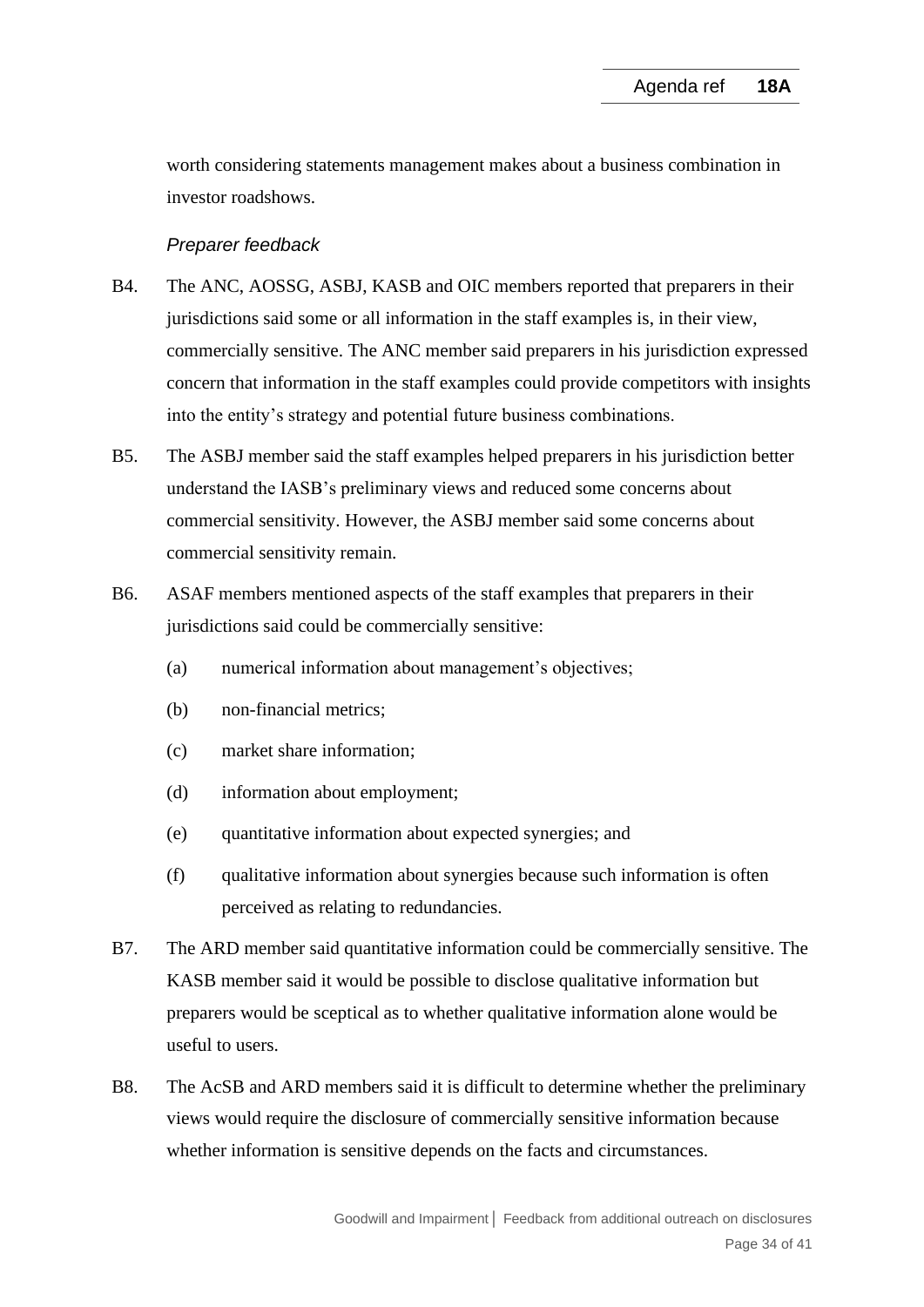- B9. The PAFA member said:
	- (a) the small number of comments that PAFA received were positive.
	- (b) it is worth considering similar feedback the IASB received during the development of IFRS 3 and IFRS 8 *Operating Segments*. In both cases preparers said the information disclosed when applying those Standards could be commercially sensitive, but entities have since been able to apply those Standards without disclosing commercially sensitive information.
- B10. Some ASAF members commented on whether there is a difference between assessing the commercial sensitivity of information about management's targets in the year of acquisition and assessing historical information about whether those targets were achieved. The ANC and OIC members said there is no difference. However, the AcSB member said it depends—information about a successful business combination in future periods is likely to be less commercially sensitive. The AcSB member also said that, in her experience, requiring disclosure of information about business combinations can invite strong reactions, because it is an area where it can be obvious whether management has made a good or bad decision.

#### *User feedback*

- B11. The ARD, ASBJ and EFRAG members said the information in the staff examples is useful to users. The EFRAG member said users consulted by EFRAG said this type of information would also be useful for investments other than business combinations, for example, if an entity starts to operate in a new market.
- <span id="page-34-0"></span>B12. The KASB member said users in his jurisdiction were sceptical as to whether the information in the staff examples would be useful because those users were concerned that the information might be unreliable.

### *Litigation risk*

<span id="page-34-1"></span>B13. The AcSB and FASB members said 'safe-harbour' protections exist in their jurisdictions. 'Safe-harbour' provides entities with protection from litigation by users of forward-looking information published in some documents other than financial statements.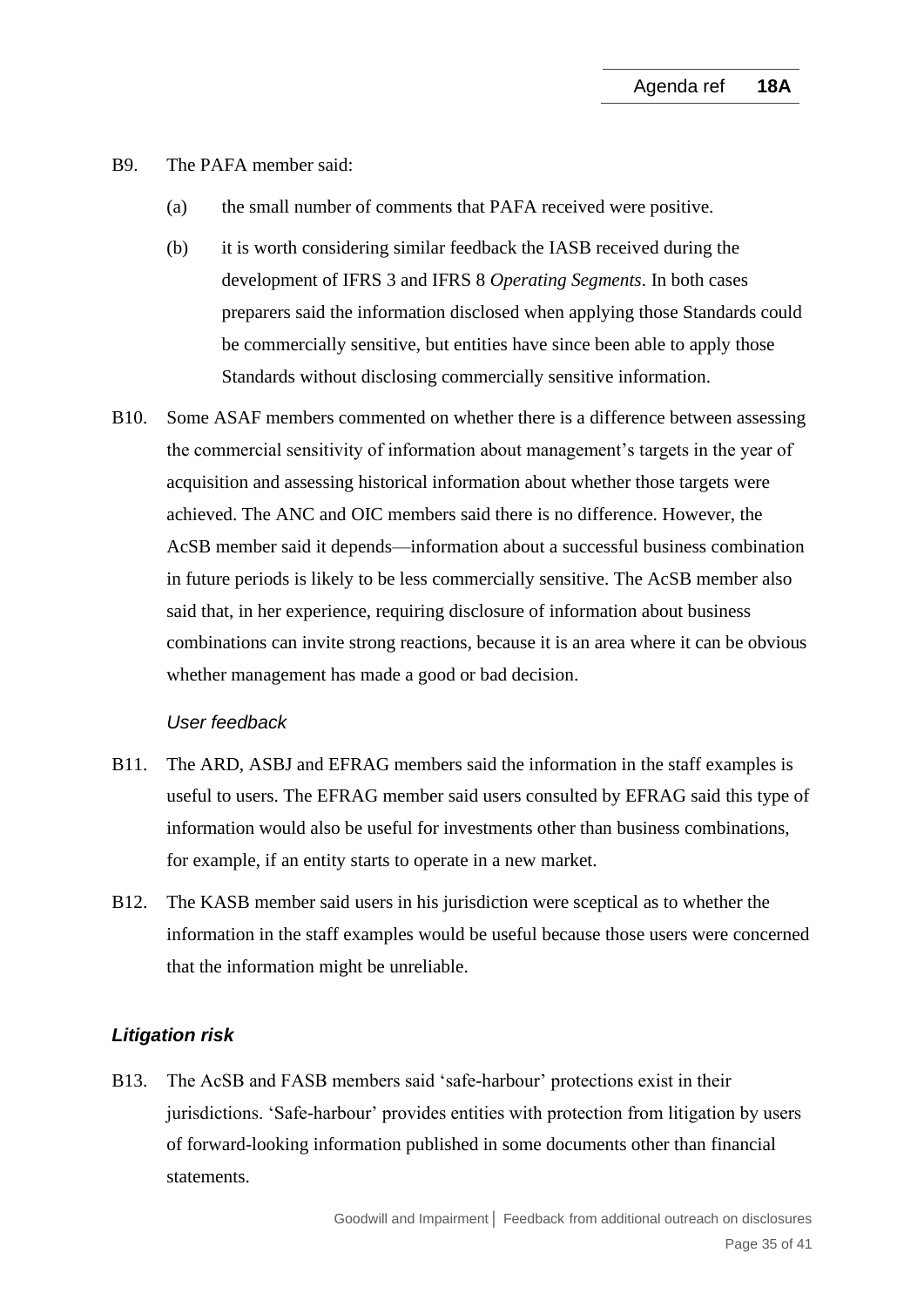- B14. The ASBJ, ANC and ARD members said no 'safe-harbour' protections exist in their jurisdictions. However, the ANC member said some information could attract additional litigation risk if disclosed because of particular sensitivities—for example, information about earn-out clauses or information about synergies that could provide employees with sensitive information about planned restructurings.
- B15. ASAF members discussed whether information about management's targets for a business combination differs from other information in financial statements, such as information about assumptions used in the impairment test in IAS 36 *Impairment of Assets* or the expected credit loss model in IFRS 9 *Financial Instruments*.
- B16. The FASB member said there is a difference between accounting estimates and management's targets in a business combination because accounting estimates directly underpin the measurement of an item in financial statements, while management's targets do not. However, one IASB member said management's targets in a business combination are the assumptions underpinning the price management would pay for that business combination. That price is reflected in the value of the assets and liabilities recognised because of the business combination, including goodwill.
- <span id="page-35-0"></span>B17. The KASB member said management's targets in a business combination are unlikely to be management's best estimate of what is likely to result from the business combination—management's targets are an ambition and could be optimistic. The KASB member said management's targets are not a neutral reflection of the expected performance of the business combination. Accordingly, management's targets are not faithfully representative and cannot be considered useful information when applying the *Conceptual Framework for Financial Reporting*. One IASB member said the preliminary view is intended to require an objective and neutral assessment of what management assumed when acquiring the business.

#### *Other comments*

<span id="page-35-1"></span>B18. The ANC member said the IASB should consider that the performance of business combinations could be affected by events outside management's control. The ANC member suggested following a principle-based approach without being too specific.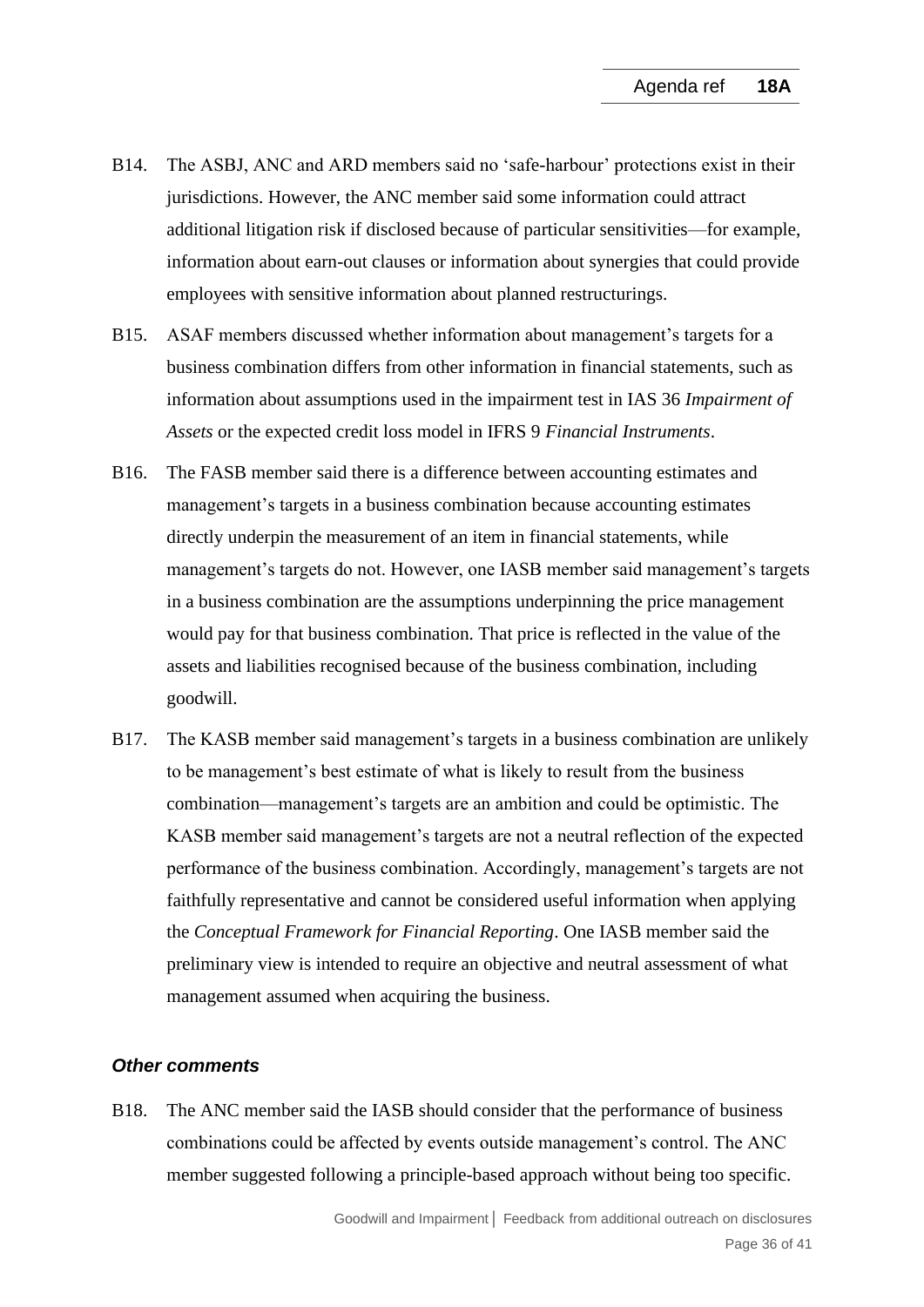That principle-based approach should focus on the key success factors of a business combination, rather than detailed information, because circumstances change and business units evolve.

- B19. The ARD member reported feedback that:
	- (a) the staff examples focused on business combinations in which much of the recognised goodwill balance represents expected synergies. However, not all business combinations are done to obtain material synergies.
	- (b) it might be difficult to disclose quantitative information about management's objectives if management does not make decisions using quantitative information.
- B20. The AcSB member said that, if the IASB required the disclosure of 'non-GAAP' information, that information would become part of GAAP and, therefore, the IASB would need to provide guidance on how to measure and audit that information.
- B21. The EFRAG member reported feedback that the information required when applying the preliminary views is similar to value creation and sustainability information and, therefore, could be included in management commentary. The ARD member also said some feedback indicated a preference for disclosing forward-looking information in documents other than financial statements.
- <span id="page-36-0"></span>B22. The AcSB, AOSSG and EFRAG members said they heard concerns about the auditability of the information. However, the EFRAG member said users EFRAG has consulted said it was important that the information disclosed when applying the preliminary views be audited. The FASB member suggested the IASB communicate with auditors because they might be exposed to additional risk if required to audit information they do not currently audit, for example, information about an entity's market share.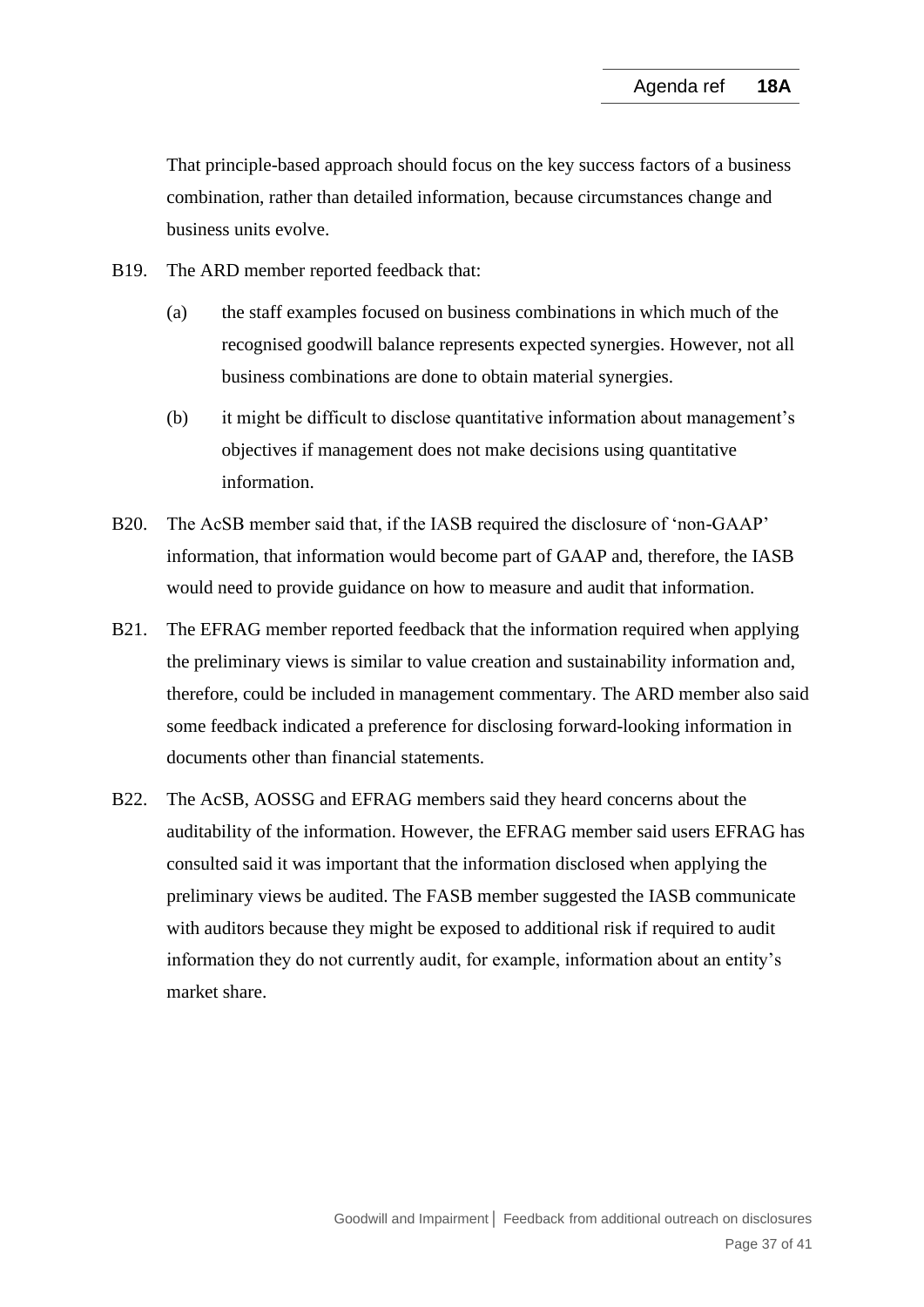# **Appendix C—Feedback from the Capital Markets Advisory Committee (CMAC) meeting in November 2021**

### *Background*

- $C1.$ The IASB's preliminary view is that it should require entities to provide information about the subsequent performance of business combinations (subsequent performance information) that the entity's chief operating decision maker (CODM) monitors.
- $C2.$ However, some respondents to the Discussion Paper said that using an entity's CODM to identify the business combinations for which subsequent performance information should be disclosed could result in users of financial statements (users) not receiving information about all business combinations that matter to users.
- $C3$ The staff asked CMAC members which business combinations they need subsequent performance information about.

#### *Importance of subsequent performance information*

 $C4.$ Most CMAC members said subsequent performance information is important and that they seldom receive such information. Some of those CMAC members said they need this information for stewardship purposes, for example, helping users hold management to account for acquisition decisions. One CMAC member said requiring entities to disclose subsequent performance information would be a better way to respond to concerns about the impairment test of cash-generating units (for example, concerns about not being effective or timely) than considering changes to the subsequent accounting for goodwill.

# *Business combinations for which subsequent performance information is needed*

 $C5.$ Most CMAC members who commented said subsequent performance information is needed for all material acquisitions. Some of those CMAC members said that, in their experience, the information provided by entities for segment reporting (which is obtained using the concept of an entity's CODM) is not useful and does not represent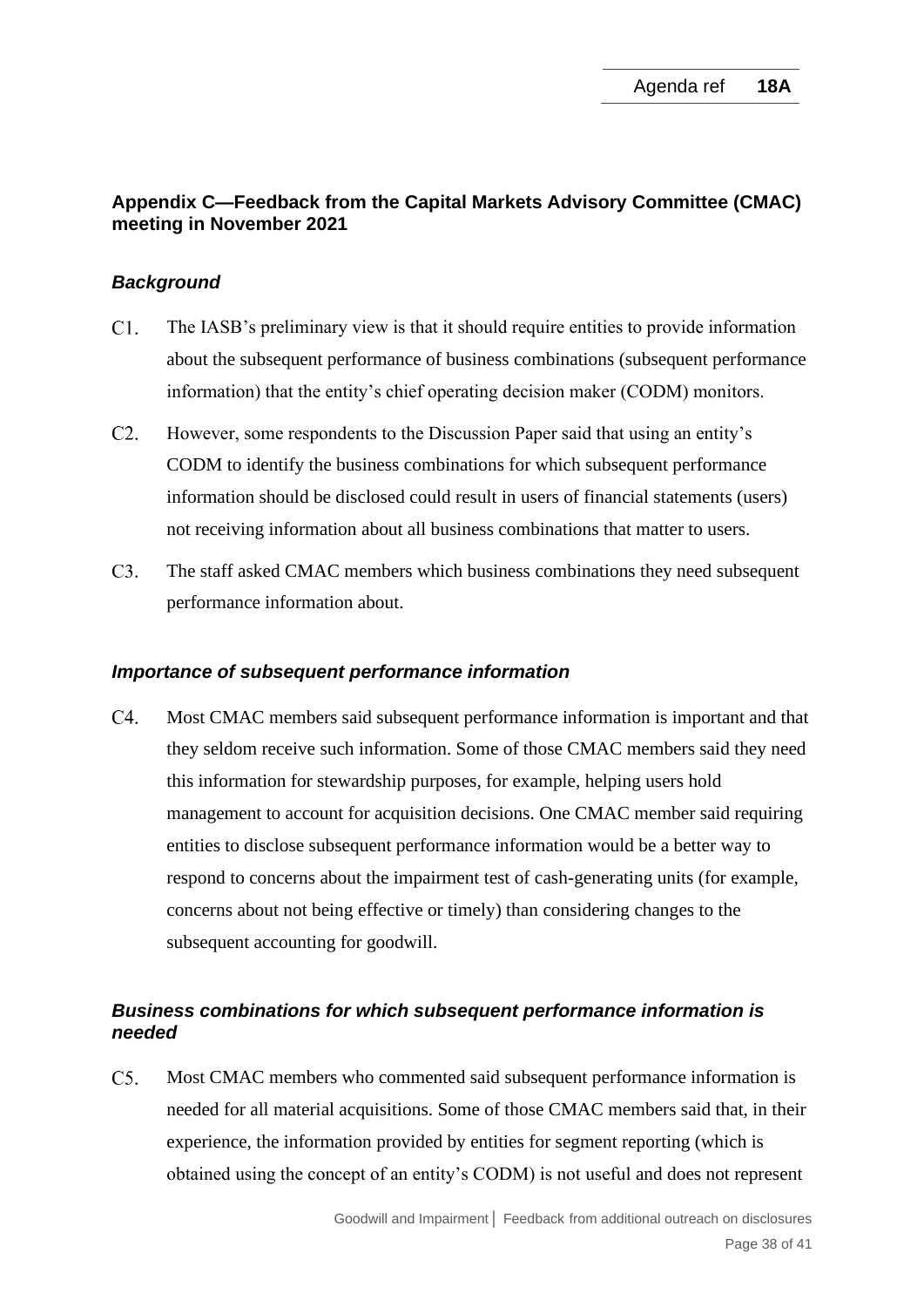how an entity's management operates the business. Those members are therefore concerned about using the CODM concept in the context of subsequent performance information.

- $C6.$ One CMAC member said that ascertaining whether a business combination is material requires a qualitative assessment. The member said that, for example, subsequent performance information about a 'small' acquisition might be material if the acquisition gives the acquirer access to a new market.
- $C7.$ One member said it would be reasonable to use the CODM to identify business combinations for which subsequent performance information is required to be disclosed. That CMAC member said it might be difficult for the IASB to specify which business combinations are material and that it would be practical to allow the CODM to exercise judgement.
- $C8.$ One member said it would be reasonable to require the CODM to identify metrics that are relevant in assessing whether a business combination is successful.
- $C9.$ One member said requiring information for all material business combinations could result in an overload of disclosures and be costly for preparers. That CMAC member suggested the IASB instead require an entity to describe the expected effect on revenue and profit or loss of the segment into which that acquisition is integrated.
- C10. Many CMAC members said it would be useful to receive aggregated information about the performance of individually immaterial business combinations that are strategically linked. Those CMAC members suggested considering what information serial acquirers—that is, entities that make a series of linked acquisitions—should be required to disclose.

### *Other comments*

- C11. Many CMAC members acknowledged the difficulty of an entity tracking the performance of an acquired business if it is integrated into another business.
- C12. One CMAC member suggested providing examples of the types of metrics an entity could be expected to disclose. That member suggested examples of metrics such as organic growth, margins and key ratios that have been affected by the acquisition.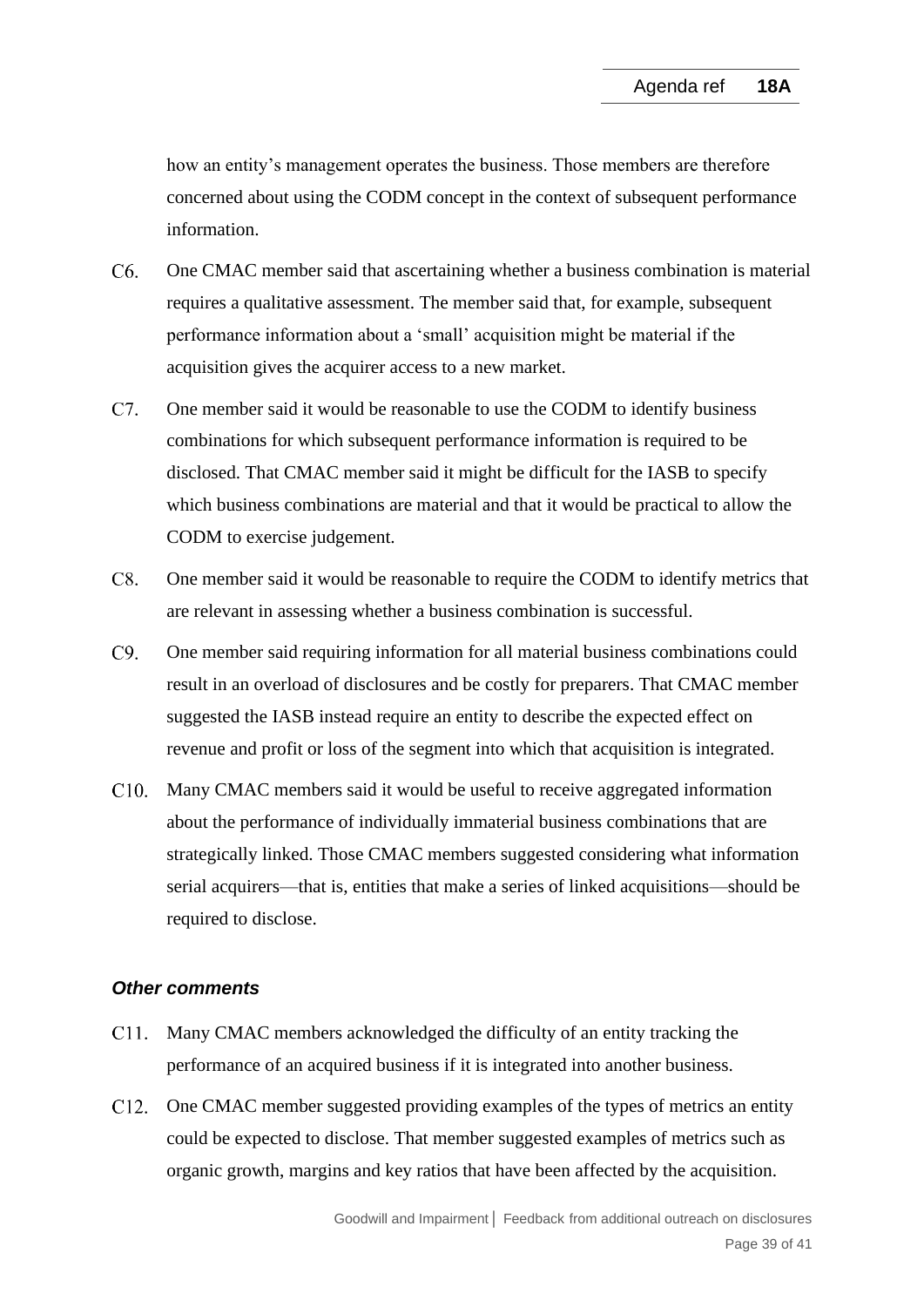# **Appendix D—Feedback from the Global Preparers Forum (GPF) meeting in November 2021**

- D1. The IASB's preliminary view is that it should require entities to provide information about the subsequent performance of business combinations (subsequent performance information) that the entity's chief operating decision maker (CODM) monitors.
- D2. However, some respondents to the Discussion Paper said that using an entity's CODM to identify the business combinations for which subsequent performance information should be disclosed could result in users of financial statements (users) not receiving material information.
- D3. The staff asked GPF members which business combinations the CODM in their organisation reviews and whether and how this differs from the business combinations about which the entity provides information applying IFRS 3 *Business Combinations*.
- D4. GPF members had different responses:
	- (a) one member said the CODM reviews only the most significant business combinations. The CODM identifies significant business combinations by considering quantitative and qualitative factors (for example, the strategic rationale for the business combination). That GPF member said using the CODM to identify the business combinations for which subsequent performance information should be disclosed is a sensible approach.
	- (b) another member said the business combinations monitored by the CODM in their organisation depended on the purpose of the business combination. The GPF member said the CODM might, for example, look at business combinations if they have relevance to the overall business strategy even if they would be immaterial applying IFRS 3.
	- (c) one member said the CODM monitors the performance of all material business combinations and some that are immaterial.